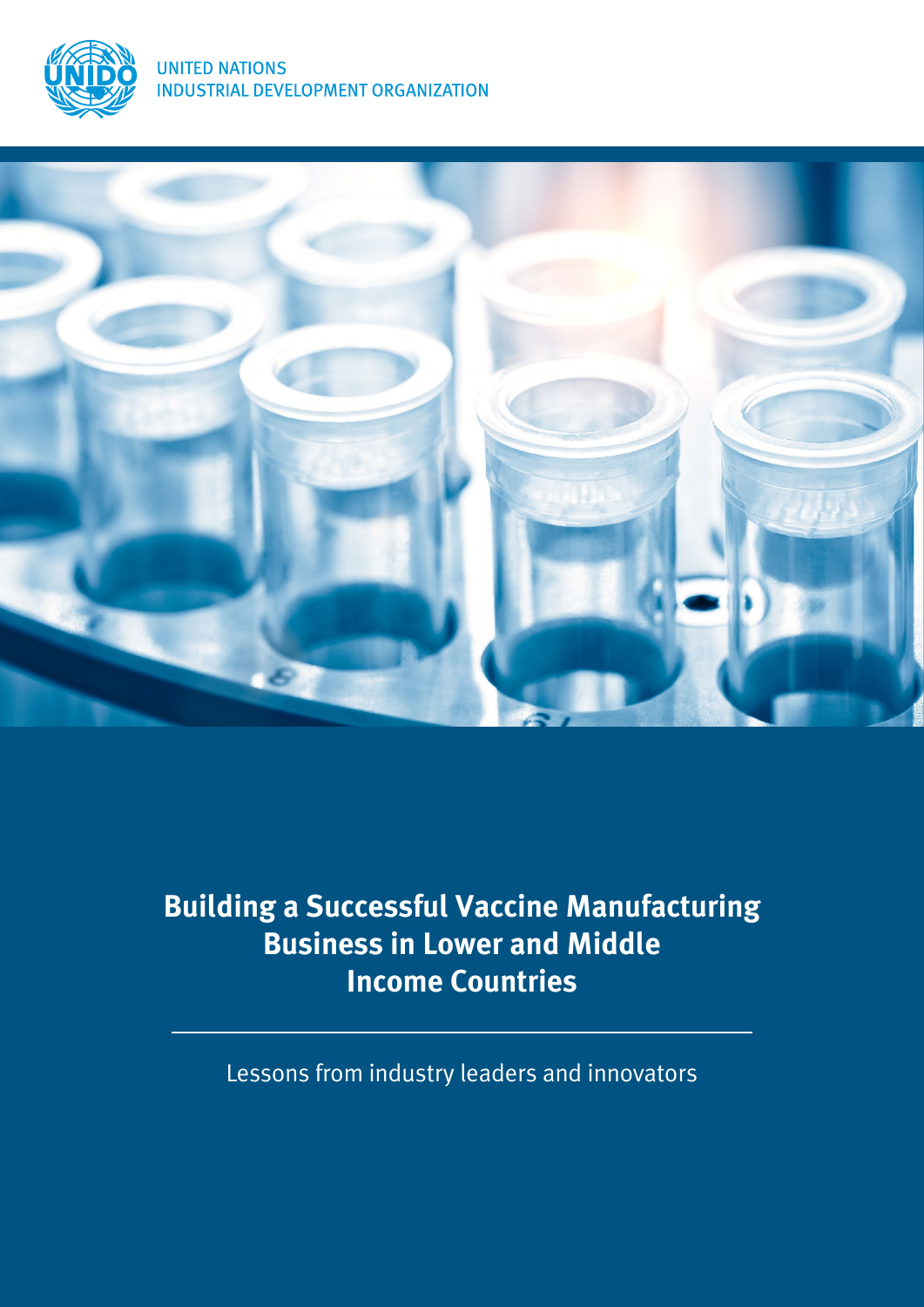

**Building a Successful Vaccine Manufacturing Business in Lower and Middle Income Countries**

Lessons from industry leaders and innovators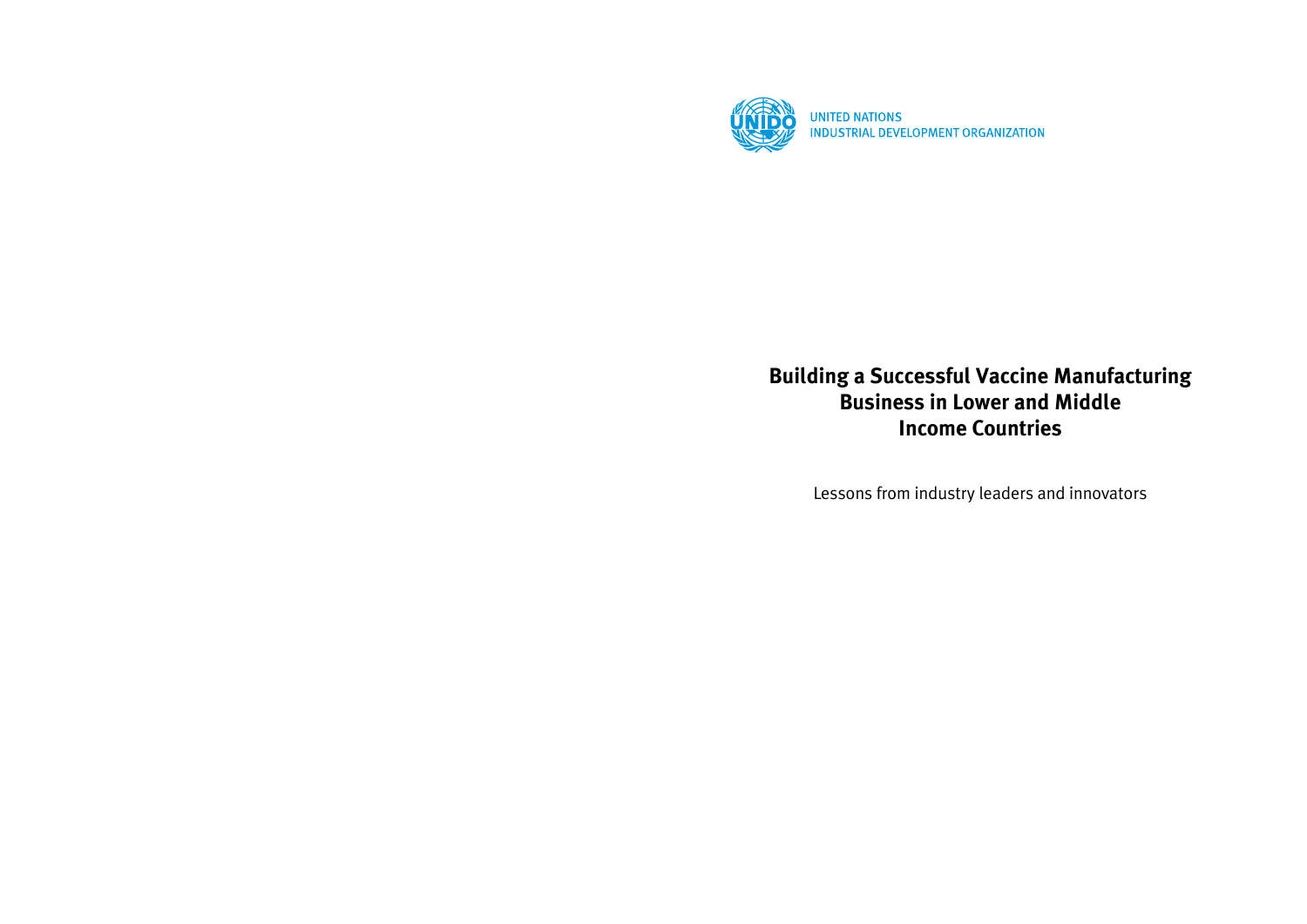# Table of Contents

| 2. Looking Back: 50 Years of Change - The Evolution of the Vaccine Industry          |  |
|--------------------------------------------------------------------------------------|--|
|                                                                                      |  |
|                                                                                      |  |
|                                                                                      |  |
|                                                                                      |  |
|                                                                                      |  |
|                                                                                      |  |
|                                                                                      |  |
|                                                                                      |  |
|                                                                                      |  |
|                                                                                      |  |
|                                                                                      |  |
|                                                                                      |  |
|                                                                                      |  |
|                                                                                      |  |
|                                                                                      |  |
|                                                                                      |  |
|                                                                                      |  |
|                                                                                      |  |
|                                                                                      |  |
|                                                                                      |  |
|                                                                                      |  |
|                                                                                      |  |
|                                                                                      |  |
| Episode 1: Barry Garfinkle - Formerly of Merck and Co. Inc/MSD, USA 35               |  |
|                                                                                      |  |
| Episode 3: Morena Makhoana and Patrick Tippoo - Biovac, South Africa 39              |  |
| Episode 4: Gerd Zettlemeissl - Formerly of Chiron Behring and Intercell, Austria  41 |  |
|                                                                                      |  |
|                                                                                      |  |

This document has been produced as part of UNIDO's global project "Strengthening the local production of essential medicines in developing countries through advisory and capacity building support" with funding support from Germany's Federal Ministry for Economic Cooperation and Development (BMZ). Kris Howard, Pharmaceutical Manufacturing Expert, and Martin Nicholson, International Pharmaceutical Expert, have been the lead authors.



**Federal Ministry** for Economic Cooperation and Development

2021

This document has been produced without formal United Nations editing. The designations employed and the presentation of the materials in this document do not imply the expression of any opinion whatsoever on the part of the Secretariat of the United Nations Industrial Development Organization (UNIDO) concerning the legal status of any country, territory, city or area or of its authorities, or concerning the delimitation of its frontiers or boundaries, or its economic system or degree of development. Designations such as "developed", "industrialized", and "developing" are intended for statistical convenience and do not necessarily express a judgement about the stage reached by a particular country in the development process. Mention of firm names or commercial products does not constitute an endorsement by UNIDO.

The opinions, statistical data and estimates contained in this document are the responsibility of the authors and should not necessarily be considered as reflecting the views or bearing the endorsement of UNIDO. Although great care has been taken to maintain the accuracy of information herein, neither UNIDO nor its Member States assume any responsibility for consequences which may arise from the use of this material.

This document may be freely quoted or reprinted, but acknowledgement is requested.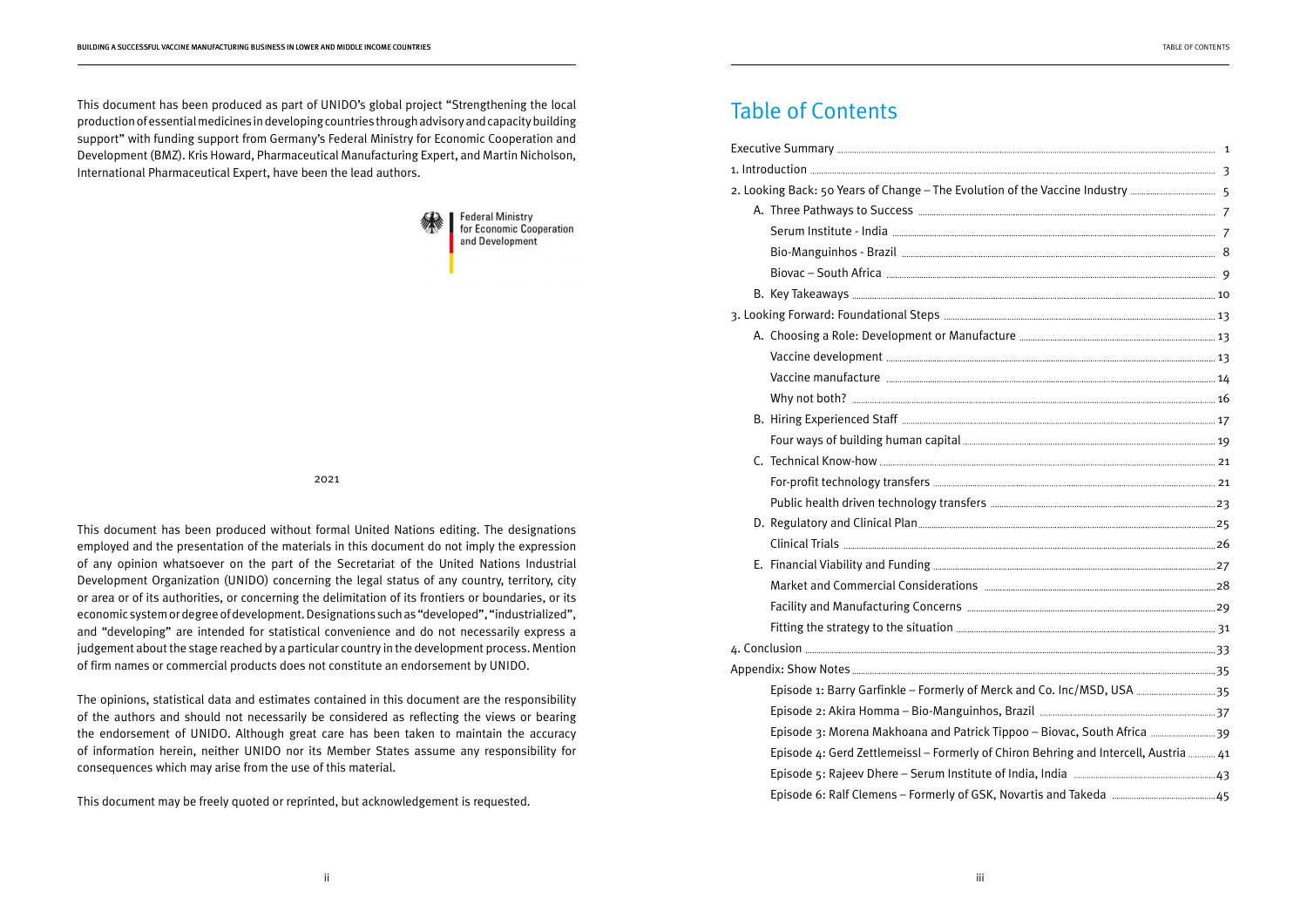# Executive Summary

UNIDO has created a series of resources to support local vaccine manufacturing in developing countries/emerging markets. This document expands on the topic using industry experts' own words – both in this white paper and in the companion podcasts.

Over the past 50 years a number of trends, acting in concert, dramatically changed the industrial landscape and use of vaccination as a public health service. Vaccines became available for a wider range of diseases, and global policy called for wider use of vaccinations which ultimately lead to an increase in vaccine funding and supply infrastructure expansion. Both the public and private spheres saw vaccine manufacturers who could not compete on cost or quality fold or consolidate with others.

Three successful emerging markets vaccine manufacturers – Serum Institute, Bio-Manguinhos and Biovac – charted three different paths to success. While their paths are heavily influenced by their local and global policy environments, they share common factors. Planning timelines must be measured in decades, while execution strategies are subject to changing government policy and potentially inconsistent interest from or interaction with private vaccine firms. Furthermore, companies must have production technology, in-house expertise, product quality and prices that are competitive on the global scale for a company to succeed.

Vaccine manufacturing differs significantly from pharmaceutical manufacturing. Pharmaceutical products can be easily replicated and tested for purity, biologics can not. Maintaining the manufacturing process as close to identical between batches as possible ensures the final product has the same safety and efficacy profile as clinically tested batches. In industry parlance, "the process is the product".

Due to these highly specialised requirements, hiring experienced staff and obtaining manufacturing know-how are foundational steps for industry newcomers to consider. Most companies underestimate the cost, level of difficulty and time necessary to bring onboard enough skilled staff. Manufacturing know-how is typically obtained through a technology transfer from a larger company, where know-how is often provided in exchange for guaranteed market share in the local country. Negotiating a technology transfer can take years, completing one successfully can take close to a decade.

The other foundational area for a newcomer to consider is financial viability of a new facility. Organisations must determine which product to make, ensure there is a market for it, find a suitable technology transfer partner, put together a promising value proposition, coordinate with local regulatory authorities and carry out a full feasibility study. As well as learning from other successful companies in the industry, a new organisation requires its own team of experts to conduct feasibility studies and eventually plan and execute such a project.

1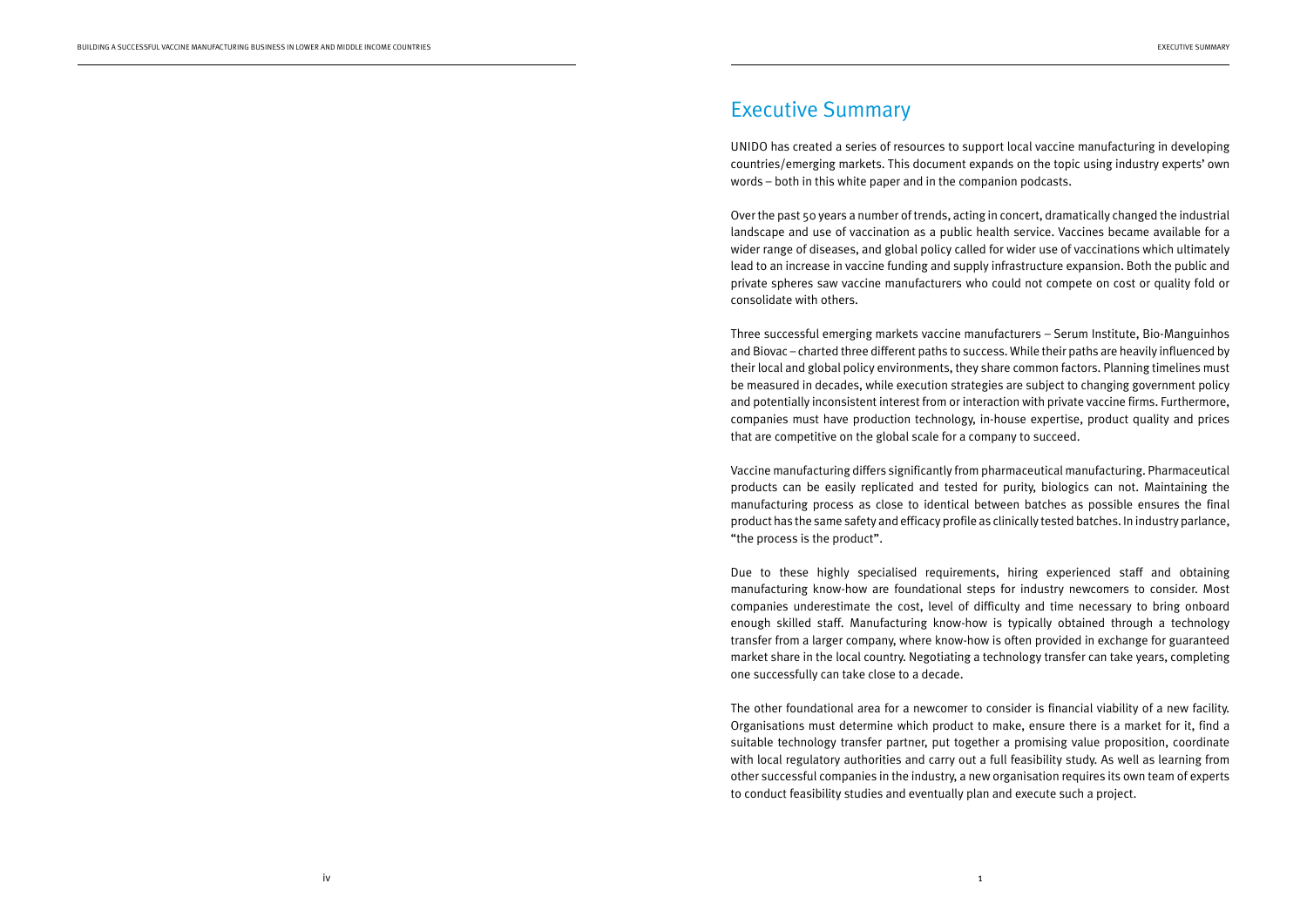This paper is based on interviews conducted prior to the COVID19 pandemic and therefore it is not a discussion topic covered in the document. However, COVID19 has underlined the importance of diversifying the vaccine supply base and manufacturing capacity in developing regions. As policy makers, entrepreneurs, investors and others develop and implement approaches to achieving these ends, it will be imperative that the complexities of the undertaking are considered and that lessons learned during the evolution of the vaccine sector are built upon. Hence, the insights from experts in the field of vaccine manufacturing captured in this document are even more prescient in light of the global pandemic.

# 1. Introduction

As part of its ongoing work to support the field of local vaccine manufacturing in developing countries, UNIDO has interviewed those who have played a pivotal role in the rise of successful vaccine manufacturing firms to share their story with the world. The goal is to highlight the common elements and factors that have created or driven successful and sustainable vaccine manufacturing enterprises for those interested in pursuing vaccine manufacturing for the first time.

The interviews have been recorded in their entirety and will be published as podcasts for people to listen and learn from. This document serves as a written companion to those full-length audio interviews. It aims to bring together the most salient themes discussed over approximatley eight hours of interviews in a cohesive and coherent manner along with additional input from its authors.

While the document is intended to be a useful resource in and of itself, it is also a map to related sections of the interviews. Readers, especially any stakeholder involved in the establishment of vaccine manufacturing in a new firm or country for the first time, are highly encouraged to listen to the full interviews to hear from these experts in their own words.

This work would not have been possible without the generous help of the following guests:

- Episode 1: Barry Garfinkle Formerly of Merck and Co. Inc/MSD, USA
- Episode 2: Akira Homma Bio-Manguinhos, Brazil
- Episode 3: Morena Makhoana and Patrick Tippoo Biovac Institute, South Africa
- Episode 4: Gerd Zettlemeissl Formerly of Chiron Behring and Intercell, Austria
- Episode 5: Rajeev Dhere Serum Institute of India, India
- Episode 6: Ralf Clemens Formerly of GSK, Novartis and Takeda

A more detailed biography of each guest is given during their podcast episode and is included in the podcast episode show notes in Appendix 1.

### **COVID-19 pandemic**

This paper was prepared based on discussions that took place before the COVID-19 pandemic and therefore it is not a discussion topic that is covered in the document. However, the insights from experts in the field are particularly relevant in the light of the COVID19 pandemic and the renewed emphasis being placed on building vaccine manufacturing capacity in developing countries, as global supply constraints have hampered international efforts to roll-out COVID19 vaccination programmes around the world. The contents of this document can inform both short-term actions to help alleviate supply constraints being experienced in 2021 and longer-term initiatives to establish geographically more diverse manufacturing capacity for vaccines.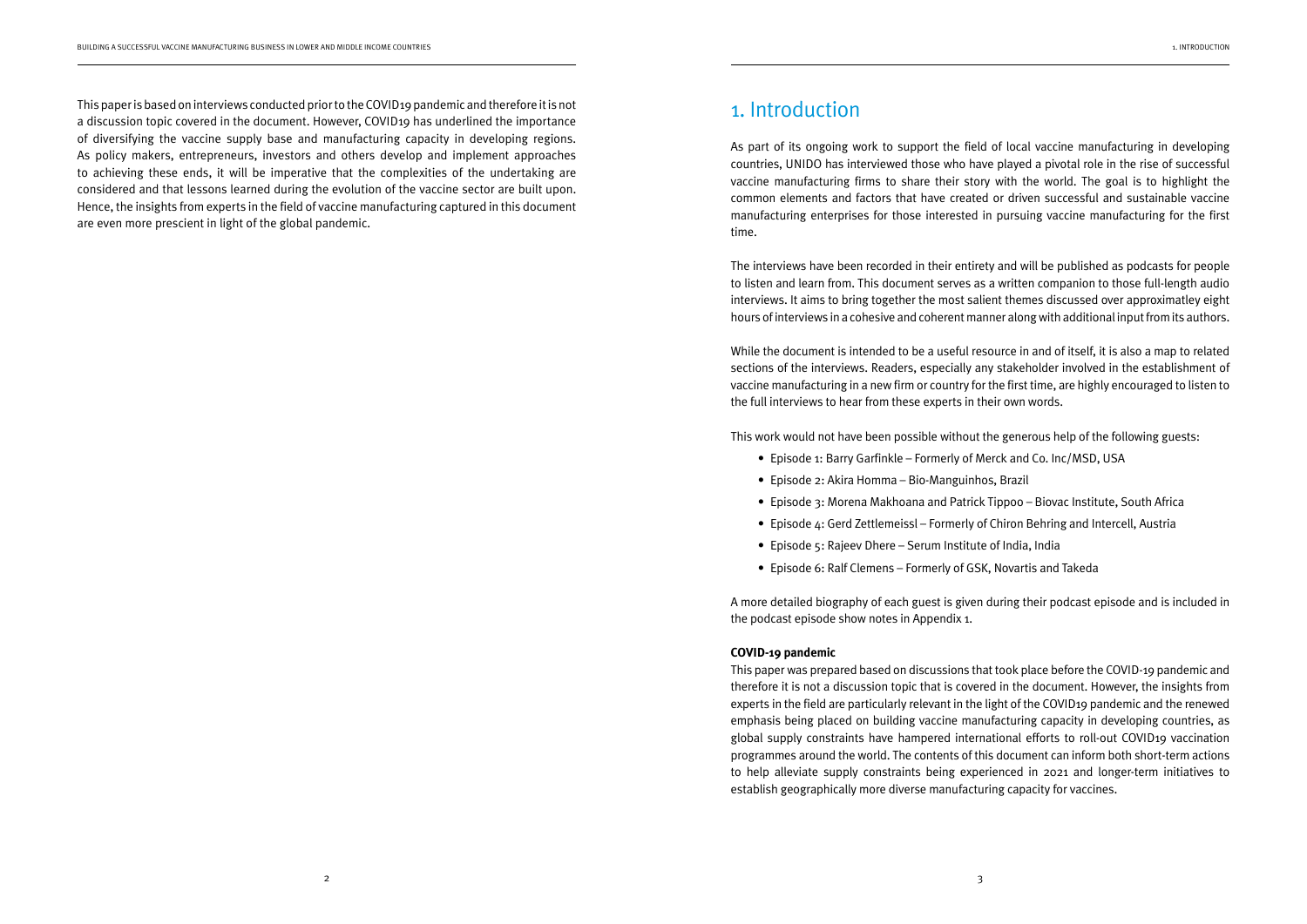# 2. Looking Back: 50 Years of Change – The Evolution of the Vaccine Industry

The global vaccines industry of the 1960s and 1970s looked very different to the industry of today. A number of trends, all acting in concert, dramatically changed the landscape of industry and use of vaccination as a public health service.

#### **More vaccines, better vaccines**

One of the clearest changes over the past five decades is the increase in number and type of vaccines available. New methods of producing vaccines such as recombinant technology have led to vaccinations for a wider range of diseases, and increased the safety, purity and efficacy of older generations of vaccines.

#### **Growth in immunisation program implementation**

In the 1960s, most Western countries had standard vaccination programs, although widespread immunisation programs were uncommon through the non-Western world. In countries with immunisation programs, compliance was typically lower than today due to lack of availability and concern over the safety of vaccination in general.

From then, global policy increasingly called for wider use of vaccinations as well as to increase vaccine funding and supply infrastructure. In 1974 the World Health Organization (WHO) put forth its Expanded Programme on Immunisation (EPI), and in 1977 set a goal that every child in the world would be immunised against tetanus, diphtheria, pertussis (whooping cough), polio, measles and tuberculosis by 1990. In later decades, the EPI was expanded to cover vaccines against other diseases.

#### **International efforts and pooled procurement mechanisms**

The 90s saw greater international efforts to ensure more universal access to life saving vaccines. While the WHO and others had been recommending the minimum EPI vaccinations for over a decade, global funding organisations such as The Children's Vaccine Initiative and its successor GAVI, began raising the money necessary to buy the products for the world's most vulnerable populations. With funding available, supply naturally rose to meet increasing world demand.

Suppliers and consumers still needed to be connected. Pooled procurement mechanisms such as PAHO and UNICEF created a global market place where vaccines could be bought and sold more easily, greatly improving transparency among all players.

#### **Consolidation of vaccine manufacturers**

The 80s and 90s saw the consolidation of vaccine manufacturers both in the public and private sector. In South America alone, most countries had some level of publicly owned vaccine manufacturing capabilities in the past whereas today, only Cuba, Mexico and Brazil have stateowned production.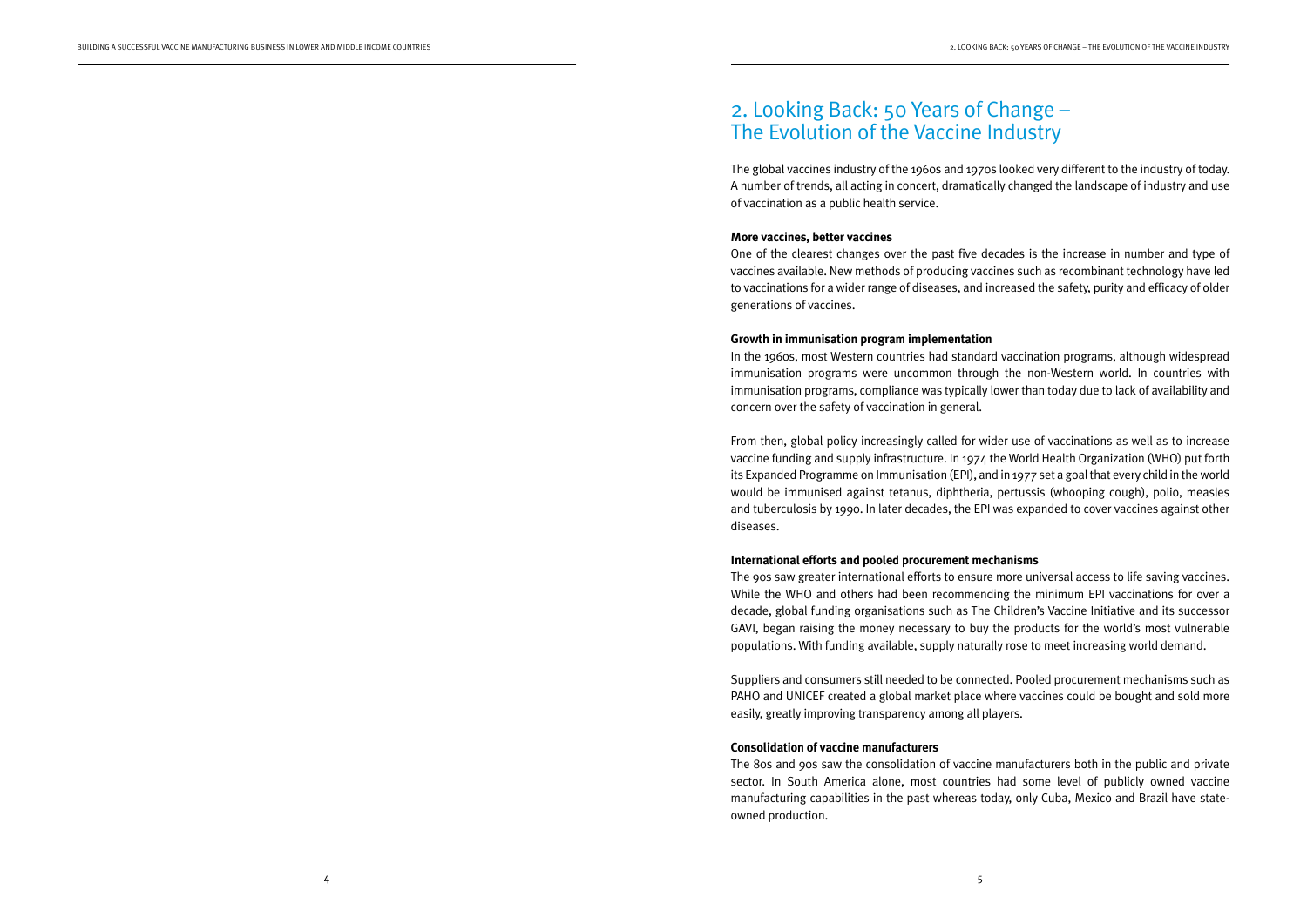Private companies saw a similar consolidation, with many private vaccine firms active in the 80s shutting down their production or selling off their facilities and assets.

#### **Shift towards higher-margin vaccines**

By the early 2000s, some of the large Western biopharma firms started launching blockbuster vaccines (defined as global sales over \$1B) using the latest advances in technology. This led to large Western manufacturers increasingly moving away from making the lower margin, higher volume EPI vaccines in order to focus on higher margin vaccines with the potential to become blockbusters (many of which also began to appear on EPIs around the world). The withdrawal of big pharma from the low-margin vaccines sector just as the global EPI Vaccine market expanded left a huge opportunity for vaccine manufacturers in developing countries. A void that companies like the Serum Institute of India were all too happy to fill.

Today, while products made by Western firms constitute the majority of the vaccines market by revenue, firms in developing countries and emerging markets produce a far greater number of doses of vaccine. However, many of these firms are now highly mature, and are taking the experience they gained over the years to develop new and increasingly more complex and valuable vaccines. Some of these novel products in development are designed to compete directly with the big Western blockbuster vaccines.

These changes caused a dramatic shift in the size of the global vaccine market, the organisations producing and buying vaccines, where vaccines are produced, and the barriers to entry for newcomers to the industry. For those looking to get into the modern vaccine industry now, how and where can they find their niche?

### Podcast Sections:

**Episode 1, Sections 1-6: Barry Garfinkle Episode 2, Sections 1-2: Akira Homma Episode 4, Sections 1-3: Gerd Zettlemeissl Episode 5, Sections 1-2: Rajeev Dhere Episode 6, Sections 1-2: Ralf Clemens**

#### **From boutique to blockbuster**

Vaccine manufacturing used to be seen as a "boutique" industry or a side business by big biopharma companies such as Merck and Co/ MSD into the 1990s. Small molecule pharmaceuticals were the blockbuster moneymakers of the 1980s and 90s. However, by the early 2000s, some of these large Western biopharma firms started launching blockbuster vaccines (defined as global sales over \$1B) using the latest advances in technology. - Barry Garfinkle – Formerly of Merck and Co. Inc/MSD, USA, Episode 1 (paraphrased)

A. Three Pathways to Success

## While there is no set formula for a newcomer to replicate another's success, learning from other emerging market vaccine firms is essential. Individual strategies must fit the available resources as well as the local and global markets and policy environments. Nevertheless, successful vaccine firms share many of the same characteristics. Below are the brief histories of three remarkable

companies as detailed in the podcasts.

## Serum Institute - India

**Identifying and capitalising on an under-exploited niche** Serum Institute, a privately owned company, is the world's largest producer of vaccines by number of doses produced and sold. It began producing antigens for vaccines early in its history, decades later it is one of the foremost manufacturer of immunobiologics in the world.

Back in the mid-1960s, however, the only connection horse breeder Cyrus Poonawalla had to the vaccine and sera industry was the donation of retired horses to the Haffkine Institute in Mumbai. There, serum from donated horses was used to make vaccines such as Tetanus Toxoid. In 1967, Poonawalla decided to diversify his operation, setting up his own Tetanus Antitoxin and Tetanus Toxoid production in Pune.

Just a few years later in 1974 the WHO established its first Expanded Program on Immunisation (EPI). The EPI recommended routine vaccination against tetanus, diphtheria and pertussis – Serum decided to expand its production capabilities to include all three of those antigens. Serum Institute sought out help and negotiated a technology transfer from Biltohoven Institute in the Netherlands to get its production up and running. As the WHO added vaccines to its EPI, Serum Institute used it as a guide to which vaccines would see high demand in the near future.

In the 1980s a supply shortage of vaccines such as measles hit the global market. Serum spotted the opportunity to make its first viral vaccine, but recognised that it would need a technology transfer partner to capitalise on the opportunity. At the time, the Indian government applied restrictions on the availability of dollars – this combined with the high prices charged by Western vaccine firms for technology transfers led Serum to look elsewhere. With the engagement of the Institute of Immunology in Zagreb, Serum was able to launch their measles vaccine in 1989. In 1993, it gained pre-qualification (PQ) from the World Health Organization (WHO), enabling Serum to sell its product into global markets.

Although over 25 years had elapsed between beginning to produce anti-tetanus products and the WHO PQ of its measles vaccine, in the early 1990s it found itself at the center of a perfect storm of opportunity. Greater awareness and increased funding led to a global rise in vaccination rates at a time when the number of global vaccine manufacturers was contracting. Demand started to outstrip supply for many key vaccines – Serum began launching new vaccine products at an everincreasing rate to fill the gaps opening in the market.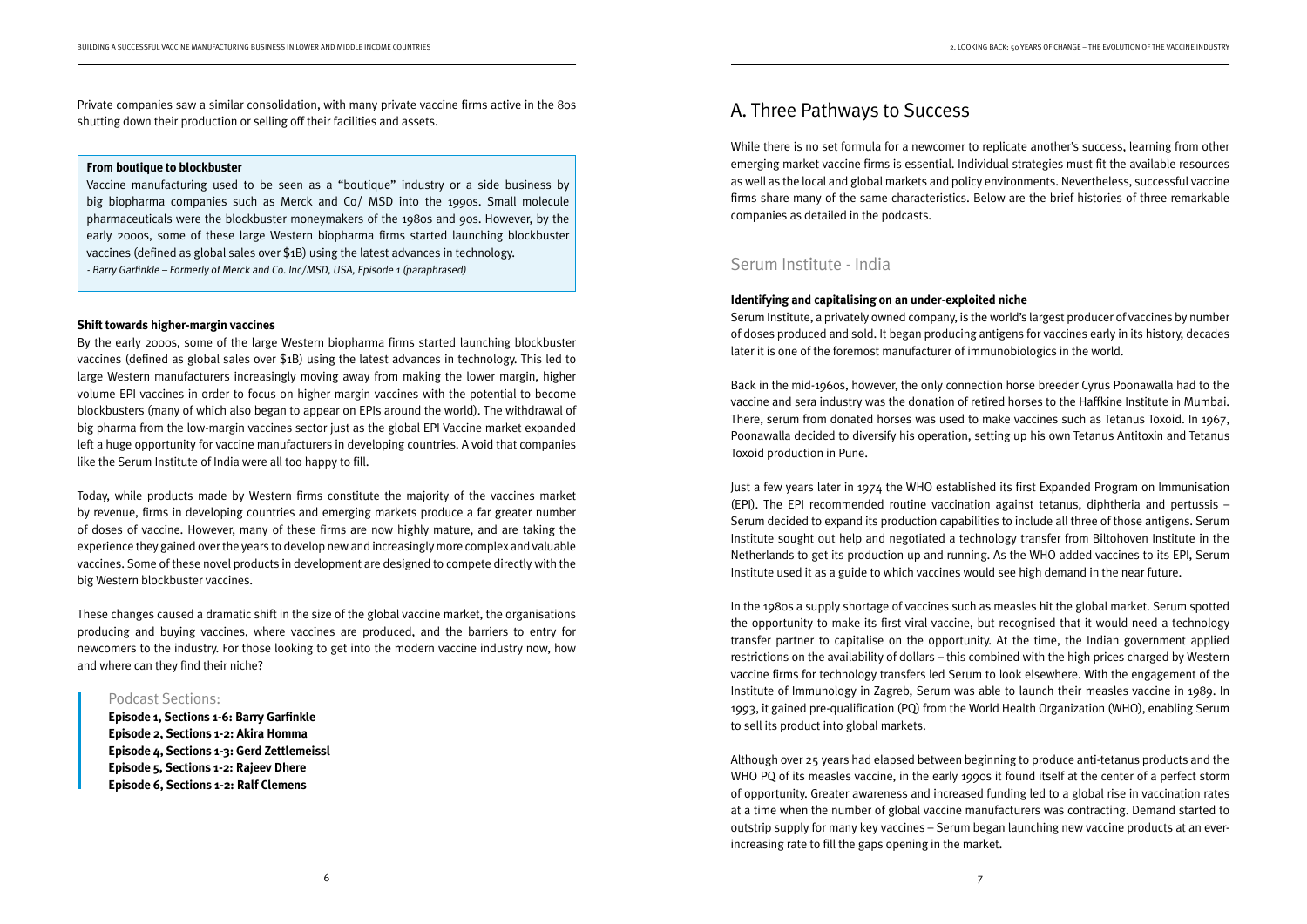Pooled procurement agencies such as PAHO and UNICEF buy enormous quantities of vaccine products but have exacting standards and look to keep costs low. Many publicly owned vaccine manufacturers couldn't compete on price or quality, while many private western firms preferred to sell into higher margin markets such as North America and Europe. The scale, competitive prices and high quality standards of Serum Institute allowed it to dominate this high-volume niche without the need to search for its own customers.

From the beginning, Dr. Poonawalla built his company with a focus on technical excellence and flexibility. Serum Institute initially plowed its profits back into its infrastructure, becoming debt free early in its history – this gave them the freedom to think long term. It developed strong in-house technical knowledge over decades, with an early focus on increasing batch yields and process efficiency. This gave Serum Institute even greater flexibility in their operations and enabled its low cost approach. This abundance of capital and expertise enabled Serum to build world-class facilities which could be quickly repurposed to make any of their early products, consistently staying ahead of the demand curve predicted by WHO vaccine recommendations.

- Rajeev Dhere – Serum Institute of India, India, **Episode 5, Sections 1-6**

## Bio-Manguinhos - Brazil

#### **State-sponsored self-sufficiency**

Bio-Manguinhos currently makes 10 different vaccines, has completed nearly two dozen technology transfers and produces approximately one third of the vaccines needed to immunise the 3.5 million babies born each year in Brazil. This state-owned organisation was created in 1976 as part of the Oswaldo Cruz Foundation, part of the Brazilian Ministry of Health.

The Oswaldo Cruz Foundation's goal is improving public health in Brazil – Bio-Manguinhos was created to develop and manufacture the biological products to support this goal. In a country with such a large birth cohort and no private vaccine manufacturers, Brazil saw building a local publicly owned vaccine manufacturing industry as the best way to ensure the health of its people.

Beginning with a staff of just 16 people, its first project was to modernise the foundation's Yellow Fever vaccine production facility. In 1980, it began a pivotal set of technology transfers with the Biken Institute in Japan for the production of Measles and Polio. They then went on to do tech transfers with large vaccine firms such as GSK and Sanofi as well as other publically owned vaccine manufacturers in Brazil, Cuba and elsewhere. In all, they completed approximately two dozen technology transfers for vaccines and biologics.

The importance of this state-owned supplier was highlighted during the global shortages of Yellow Fever and Polio vaccines of past decades. While countries who are dependant on imported supplies of these vaccines were unable to provide these for their population – vaccine manufacturers are notorious for providing supply to their own country first in times of shortage – Bio-Manguinhos was able to keep Brazil supplied.

How was Bio-Manguinhos able to survive while many other publically owned vaccine manufacturers throughout Latin America and the world collapsed? Brazil has a significant advantage due to high product demand for its large domestic market, but the Brazilian government was also instrumental in securing the manufacturer's success. In 1985, a lack of anti-snake serum in the country led to the creation of the Self-Sufficiency Plan. Over the next decade the government would invest \$100M into local publicly owned firms to modernise biological and vaccine production facilities and improve production standards. It also improved the level and enforcement of regulatory standards.

Public entities were forced to either improve their capabilities or be shut down. By 1995, only three organisations had survived – each one much stronger and self-sufficient. This allowed Bio-Manguinhos to compete on quality levels and price globally as well as domestically. Key products such as Yellow Fever could be exported, while ensuring their position supplying the local market. Bio-Manguinhos chose to focus on vaccine manufacturing without developing their own novel vaccines. Their strategy has been to negotiate win-win-win technology transfer deals with leading multinationals to produce Brazil's locally needed vaccines. Multinationals gain long-term access to the Brazilian market, the government gets a price cut and Brazil gains much needed expertise via its publicly owned entities.

Instead of spending its funds on development, Bio-Manguinhos was able to invest more on new facilities and incremental improvements and efficiencies to the products and processes transferred to them from their technology partners. However, even after 43 years, experience with over two dozen technology transfers and 10 active vaccine products in their portfolio, Bio-Manguinhos still only satisfies one third of all the vaccines needed for Brazil's EPI.

- Akira Homma – Bio-Manguinhos, Brazil, **Episode 2, Sections 1,2,4,6-9**

# Biovac – South Africa

**Policy forces a change of direction for a public private partnership** Biovac was formed in 2003 as a public private partnership (PPP) between the South African Government and private investors. It was granted the previous state owned vaccines production facilities and took over the distribution and supply of vaccines purchased by the South African Government. The new organisation also had the mandate to develop and manufacture vaccines.

At the time of takeover, the legacy vaccine production facilities only had 24 employees left, and due to the aging technology no longer produced any products. Distribution and supply of imported vaccines provided an initial cash flow for the company while it put together the rest of its operation.

The first Biovac program was aimed at locally producing a widely-used pentavalent vaccine. This 5-in-1 vaccine protects against pertussis (whooping cough), tetanus, diphtheria, hepatitis B and haemophilus influenzae type B (known as Hib, a bacterium that causes meningitis, pneumonia and otitis). Biovac intended to develop its own Hib antigen, which was very hard to import as a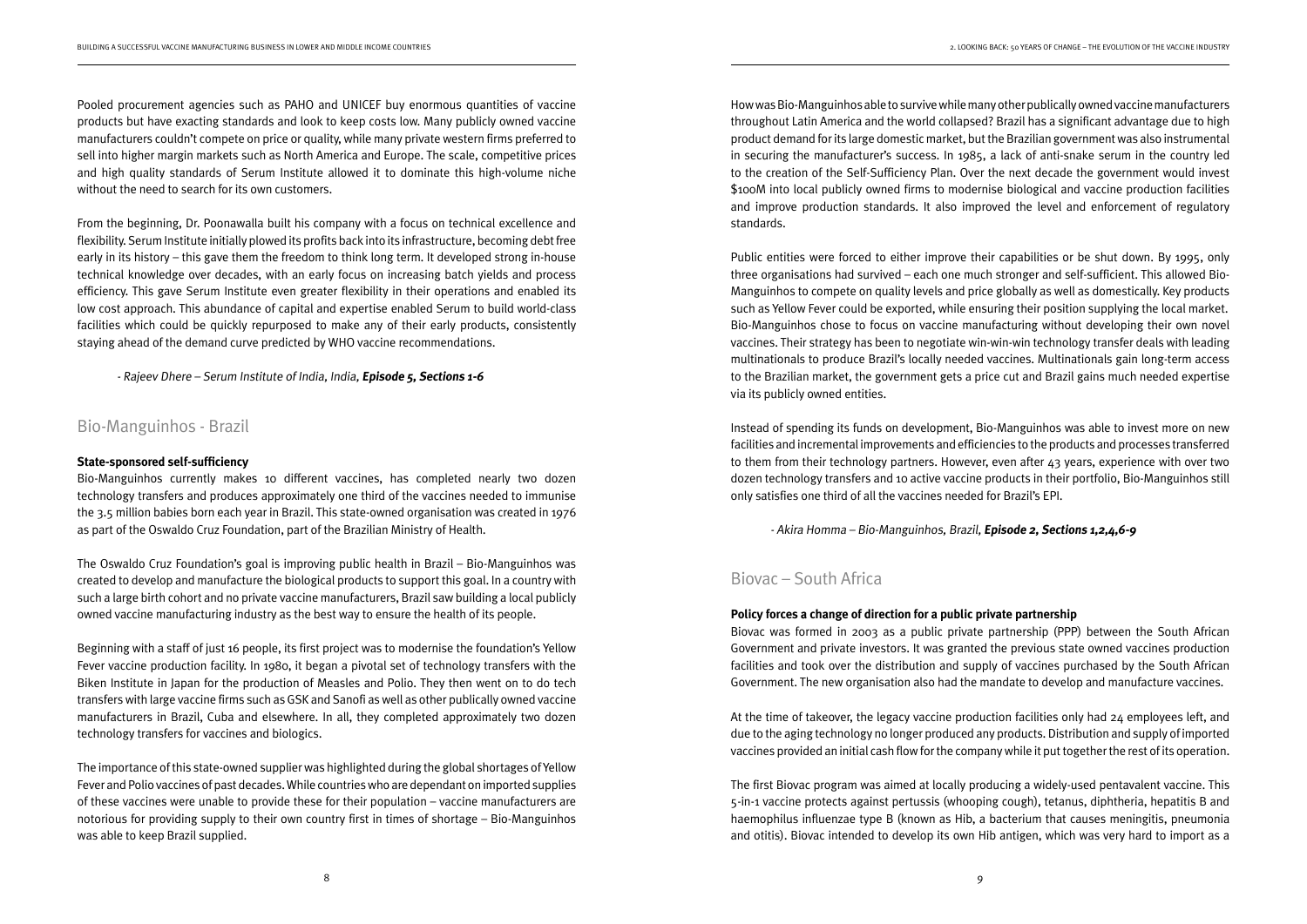bulk product, while importing the other four antigens. Then, it would formulate and fill the final pentavalent product to sell it. From the beginning, it planned to be a fully integrated vaccine company, both a novel vaccine developer and a manufacturer.

Disaster struck when a decision by the Ministry of Health completely changed the market outlook. The MoH decided to change the recommendations for their EPI from the type of pentavalent being developed by Biovac to one with a more advanced pertussis antigen. This change in policy immediately wiped out Biovac's domestic demand for their product. It also made it extremely difficult to conduct clinical trials on its product in South Africa as children were only to be given the newly mandated pentavalent product type.

Biovac pivoted to a strategy that sought out large multinationals to do technology transfers of leading products. The tech transfer route came with many of the benefits of developing products in-house but allowed it to take place faster and with less risk. With no local biotech industry to provide support or local venture capital industry to finance high-risk projects such as new products, technology transfers offered a financially viable way to go forward.

The technology transfers allowed Biovac to learn more about the industry as well as build a proven track record as a manufacturer. As of today, Biovac has signed agreements with Sanofi for the filling of Hexaxim and Pfizer for the formulation and filling of Prevenar. The decision to stop pentavalent production was a wise one – the global price for a dose plummeted from a high of \$3.65 in 2004 to between \$0.69 and \$1.15 today.

Nevertheless, the early development work on a Hib vaccine was not a complete loss. In the following years, Biovac was able to license their Hib technology to 3 organisations. It was also able to use its experience and technology from the Hib development to work on the development of other products with other partners such as PATH and the Gates Foundation. While a Biovac pentavalent product was never completed, the expertise gained enabled a number of follow-on successes.

- Morena Makhoana and Patrick Tippoo – Biovac, South Africa, **Episode 3, Sections 1-12**

# B. Key Takeaways

Three organisations… three very different pathways to success. However, all three success stories share many similarities. Newcomers to the industry should take note of these key takeaways before moving forward with their vaccine operations.

#### **1. Long-term timelines**

In the vaccines industry, investment strategies unfold in terms of decades, not in years or quarters like some other industries. A successful manufacturer typically hits its stride after a decade or two in production. Vaccines are difficult to make and develop. Establishing the skills to do one or both well takes a long time.

 • Serum Institute took 22 years to launch its first three human vaccines, none of which were developed in-house. It took four years from launching its measles vaccine to get WHO PQ approval for it. Over the next 25 years, it would launch over a dozen more prequalified vaccine products as well as other non-vaccine products, many of which were developed

- in-house.
- Full technology transfer projects can take close to or more than a decade. Dr. Homma (Bio-Manguinhos) offers an example of a technology transfer negotiation taking 3 years.
- Even after 43 years in business, Biomanguinhos still only satisfies 1/3 of all the vaccine doses in Brazil's EPI.

#### **2. Complex policy landscape**

Vaccines is an industry steered by policy as much as by innovation. Shifting EPI program recommendations, changing funding guidelines by NGOs and national governments, evolving regulatory requirements as well as the competitive landscape between public and private vaccine manufacturers and innovative vaccine developers makes for a complex landscape for a new comer to navigate through.

Private multinational firms are not typically dependant on one main market, but beholden to various requirements from multiple countries. Fully state owned firms may be able to compel all government stakeholders in their home market to align, which may cause them to be uncompetitive in the open market. Semi-state owned or private firms which are mostly dependant on one main market can run into problems when policies in that market are incongruent with one another.

Understanding this complicated landscape is the key to success in this industry – changes in policy can derail long-term plans but also create niches to exploit.

- Biovac was forced to completely change their strategy following the South African MOH's decision to shift to a new pentavalent vaccine.
- Brazil's Self-Reliance program provided and drove investment in local manufacturing capabilities but also forced some entities to close down.
- The introduction of WHO's EPI, growth in funding for low income countries, and incumbent vaccine manufacturers either closing down or focusing on rich markets created an enormous opportunity. Serum Institue were able to harness this early opportunity to become highly successful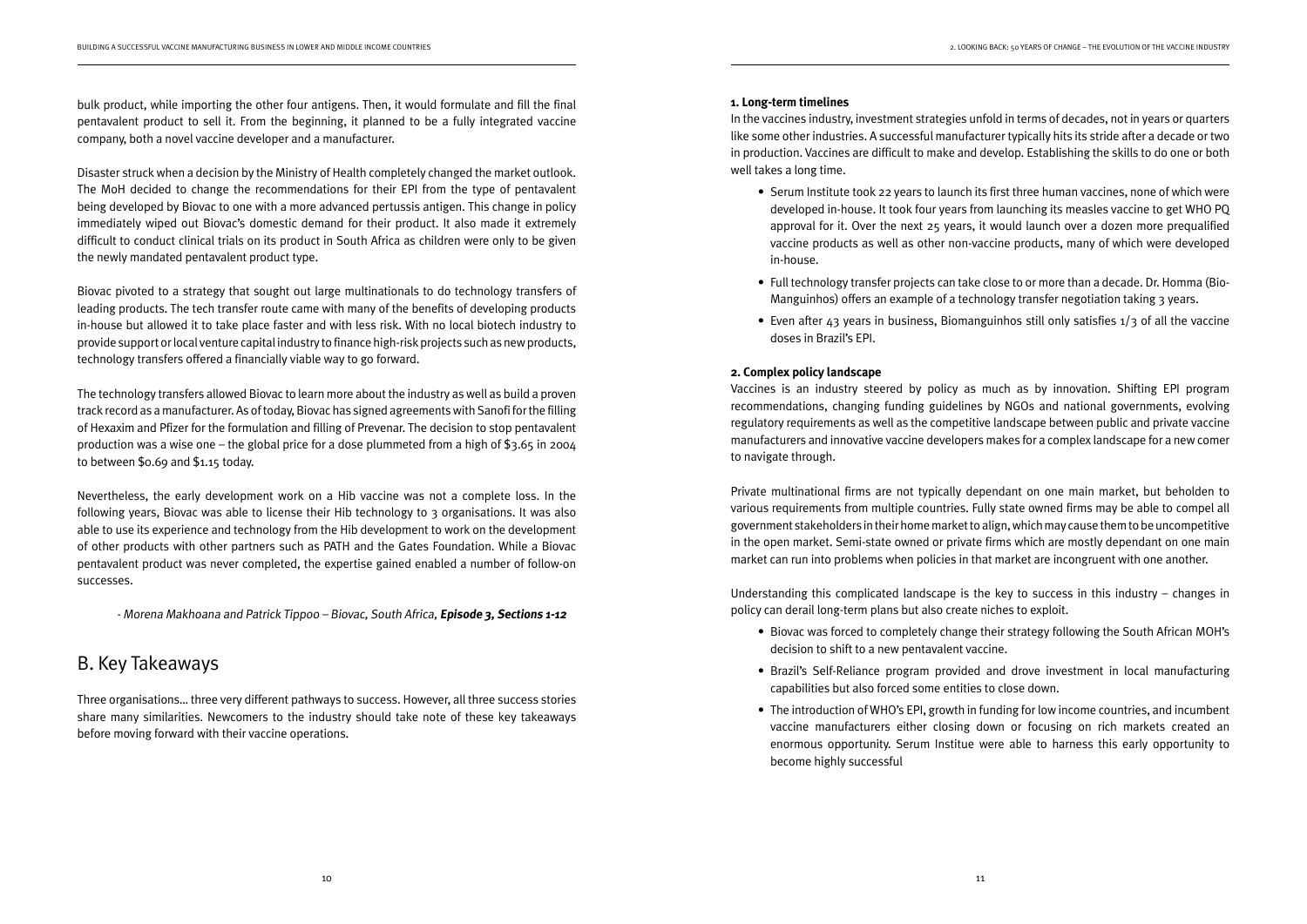#### **3. Global competition**

The vaccine industry is unforgiving for both public and private firms alike if their strategic direction and execution are sub-optimal. Additionally, vaccine developers and manufacturers must be ready to compete at the local, regional and global level. Local governments can be a source of support and early sales to a budding manufacturer, but no government is willing to purchase lower quality product at higher prices from a local entity for very long.Modern facilities, in-house expertise, product quality and price must be competitive on a global scale for a company to succeed.

- The number of public owned firms making vaccines has reduced over the past few decades in places like South America, Brazil and South Africa due to the loss of competitiveness in their product range, price and quality.
- Serum's opportunity was amplified because a number of public and private firms were going out of business or had their vaccines units sold off or shut down. In an ironic turn of events, Serum's continued financial success and security allowed it to buy its first technology transfer partner, Bilthoven Institute, in 2012.
- Having a source of baseline income (distribution and supply) independent of new vaccine development or manufacture of tech transferred products helped Biovac survive during shifts in the policy and market landscape.

# 3. Looking Forward: Foundational Steps

Newcomers to the industry can learn from successful established vaccine firms, but must be ready to forge their own path. The landscape of today's vaccine industry looks very different to that of 50 years ago, and any new developer or manufacturer will need to respond to the challenges and opportunities in their commercial and policy environment.

Nevertheless, several key concerns are applicable throughout the globe and across the decades. All organisations considering entering the industry must consider whether development or manufacture will be their focus, how they will obtain the technical know-how and experienced staff to run a facility, the regulatory and clinical considerations and finally how to finance the operation.

# A. Choosing a Role: Development or Manufacture

To understand the type of know-how and staff experience a new operation will need, it is important to understand what type of company it will be. Most newcomers will pick either development or manufacture to focus on. Each area faces very different challenges.

### **Vaccine development**

Much of the innovation in the vaccine world today comes from small clusters of biotech companies gathered around talent hubs such as Singapore, Boston, USA or Cambridge and Oxford, UK. These clusters are ecosystems where talent from top universities and funding from venture capital firms with a specific focus on biotech combine to take calculated risks to discover vaccine innovations.

In most cases, when a small vaccine development company is successful in finding a new technology or product candidate, the company is sold or the technology is licensed to a large multinational company who will then commercialise it. This is because in most cases, the innovative development firm doesn't have enough of the following:

• Clinical and regulatory capabilities necessary to get the product registered and approved

 • Commercial horsepower to market, promote and sell the product effectively after approval. • Manufacturing know-how to set up their own production facility or find an appropriate

- quickly.
- 
- contract manufacturing organisation.
- Money to hire in experts or consultants to plug any gaps in the above.

A growing trend today is for companies, even established vaccine manufacturers, to use a contract manufacturing organisation to produce a product during the clinical trial or early commercial launch phase. This is because manufacturing facilities are very expensive and the technology needed to make vaccines differs from product to product, so an existing faciilty may not be capable of making a new vaccine. With this strategy, if a new product fails during the clinical phase or sales don't grow as expected, the company is not left with an underutilised expensive capital asset.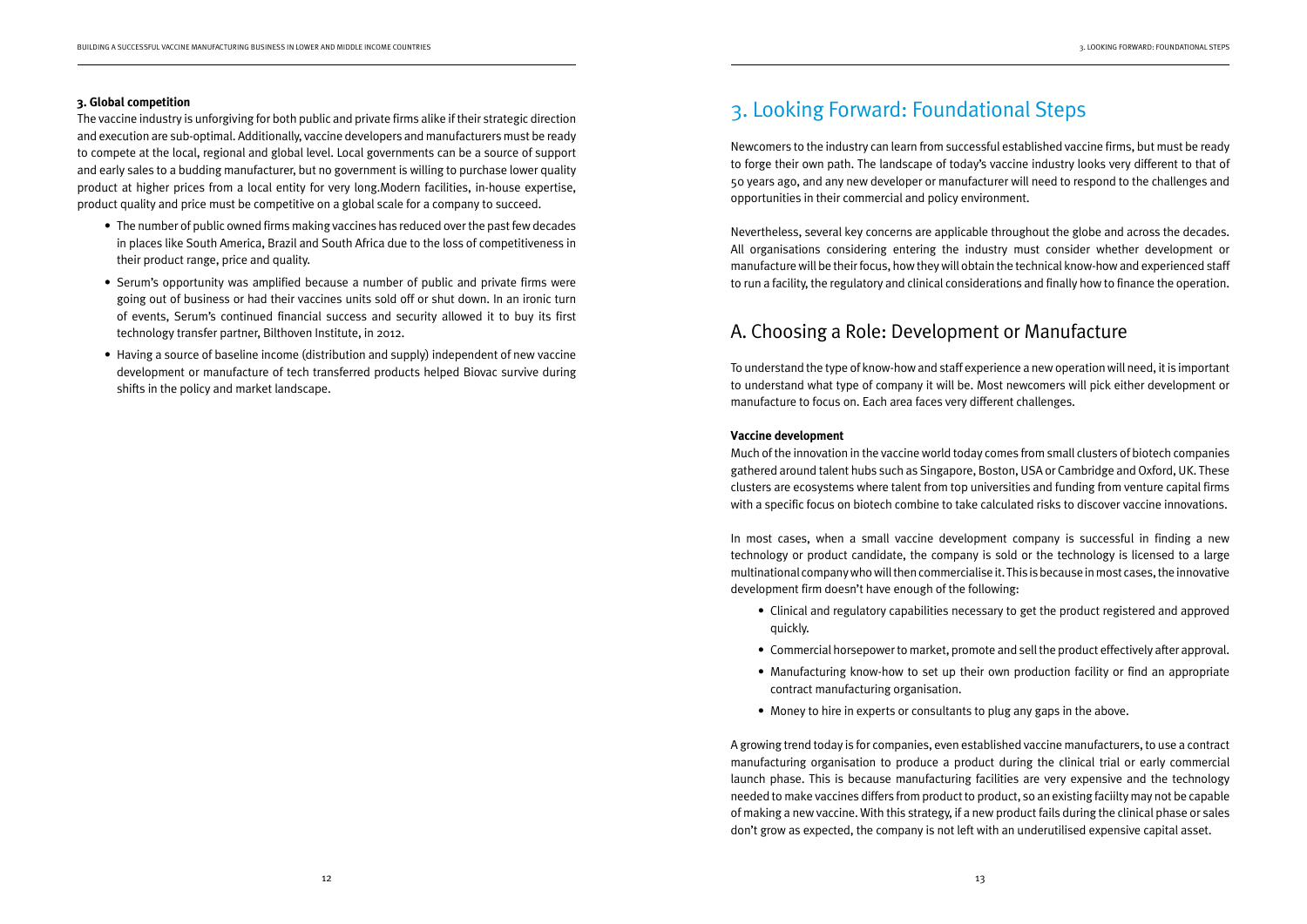**Episode 4, Sections 8-9: Gerd Zettlemeissl Episode 6, Sections 13: Ralf Clemens** 

#### **Vaccine manufacture**  $\mathcal{M}$  manufacturing vaccines differs in significant ways from manufacturing small molecules small molecules molecules molecules  $\mathcal{M}$

### Podcast Sections:

vaceme manaraceare<br>Manufacturing vaccines differs in significant ways from manufacturing small molecule pharmaceuticals. Vaccines and biologics are larger by a few orders of magnitude and are much more complex that pharmaceutical active ingredients. Furthermore, they cannot be replicated in the way that pharmaceuticals can.

**Figure 1: Relative complexity of small molecule pharmaceuticals and vaccines/biologics\***



To get an idea of the relative size and complexity between molecules such as aspirin (a small not get an idea or the relative size and complexity between molecules such as aspiring a simular molecule pharmaceutical compund or 'chemical drug') versus biologics, which themselves can be small or large biologics, consider a simple rowing boat with a schooner and a cruise liner.

#### **\*Source: https://www.azbio.org/small-molecules-large-biologics-and-the-biosimilar-debate**

**Episode 4, Sections 8-9:** Gerd Zettlemeissl

| <b>Small molecule pharmaceutical</b>                                                                 | Vaccine / Biologic                                                                                                                                                 |
|------------------------------------------------------------------------------------------------------|--------------------------------------------------------------------------------------------------------------------------------------------------------------------|
| Relatively simple structures                                                                         | Intricate, complex structure                                                                                                                                       |
| Can be easily modelled                                                                               | Cannot be easily modelled or defined                                                                                                                               |
| Synthesised through chemical reactions                                                               | Produced in living cells via synthesis pathways                                                                                                                    |
| Chemical reactions required to make the<br>product well understood                                   | Production pathways rarely completely<br>understood                                                                                                                |
| Purity of final product can be predicted<br>with high accuracy and tested analytically               | Purity and efficacy cannot be completely<br>determined using analytical lab tests                                                                                  |
| Identically produced pharmaceuticals in<br>different facilities can be assumed to act<br>identically | Only real way to determine their<br>comparability or similarity to other vaccines<br>is to run trials in humans to ensure they are<br>equally safe and efficacious |

A high-school student can fully characterise the synthesis and potential impurities when making generic aspirin on a sheet of paper. Many even make aspirin as part of their chemisty lab class. This is simply not possible for biologics or vaccines. In fact, there is no such thing as a generic vaccine. That is to say, there is no way to make "identical" vaccines to ones made by a competitor (or even in a different facility owned by the same company). Vaccines are produced in living cells via synthesis pathways which are rarely completely understood and their purity or efficacy can't be completely determined using analytical lab tests. The best outcome that can be expected is to make a "similar" vaccine product which has a comparable safety and efficacy profile to the originator vaccine as determined by clinical testing in humans.

#### **Same vaccines, different vaccines**

The same vaccine can be made by the same company, with the same process and equipment but at two different sites and can turn out to be noticeably different. It is then up to the company to prove if the product from the new site has a sufficiently similar safety and efficacy profile to the product that originally underwent clinical trials and regulatory approval.

In the late 1980s, different strains of the mumps vaccine were in use – the older Jeryl Lynn strain and the newer Urabe strain. It took years of data and testing to prove that the Jeryl Lynn strain was safer and more effective than the Urabe strain, eventually resulting in the use of the Urabe strain being halted.

This is the reason why many regulatory agencies will require products that have been tech transferred, either within a company or to a new company, to undergo some level of human testing to ensure the transferred product is similar enough to the originator product. - Barry Garfinkle – Formerly of Merck and Co. Inc/MSD, USA, Episode 1 (paraphrased)

#### **The process is the product**

Given that vaccines are injected into healthy individuals, in many cases infants, how can a company ensure the millions of doses produced each year are not harmful to those who take them?

Since it is impossible to use clinical testing to check the safety and efficacy of each batch, it is of utmost importance that the production process is as identical as possible between batches. The industry standard is to ensure quality of the product by carefully selecting and then closely monitoring and controlling a wide array of production process parameters during manufacturing. Provided that the process stays within its allowed limits and the final product passes a set of rigorous analytical tests, the produced vaccine can be expected to be safe and effective.

In industry parlance, this is referred to as "the process being the product" – but controlling the process to within such tight parameters is challenging.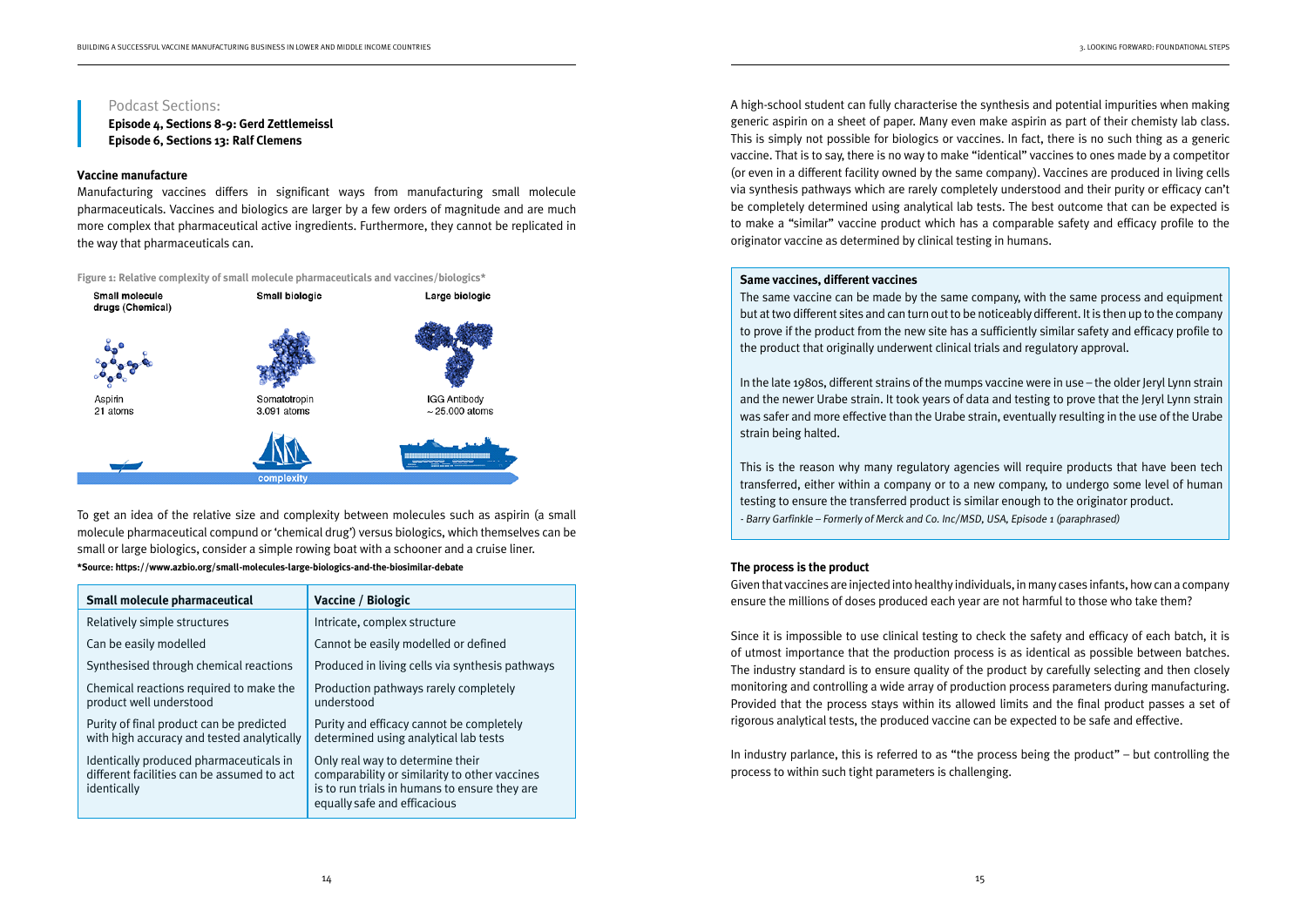- Vaccine manufacturing requires highly sophisticated production and analytical equipment, the majority of which is highly specialised and will need to be sourced from the US or Europe. This equipment and clean room environment will need to be constantly maintained and kept free of biological and non-biological contamination.
- It is not uncommon to have a malfunctioning piece of equipment on a weekly or even daily basis in most facilities. Just one is enough to shut down the whole production process. Manufacturers outside of the US and Europe or away from established hubs often cannot rely on timely attention from equipment vendors and must have skilled staff on site to resolve issues quickly and avoid losing expensive product batches.
- Manufacturers need specific scientific and biotechnical engineering expertise to be able to understand the production process and interpret any deviations encountered along the way. A deviation is any departure from the extremely long list of process parameters discussed above. It is not uncommon in a world class vaccine manufacturer in the US or Europe to have a dozen or more deviations in a batch that is ultimately released.
- Staff must understand the fine line between acceptable deviations and deviations that can affect product quality. Being on the wrong side of that line means throwing away a perfectly good batch (very expensive) or sending out product with questionable safety and/or efficacy (very dangerous).

This is the core of why vaccine manufacturing is so difficult, why technology transfers take so long, and why it is so different from pharmaceutical manufacturing.

### Podcast Sections:

**Episode 1, Sections 11-13: Barry Garfinkle Episode 6, Sections 7-12: Ralf Clemens**

### **Why not both?**

What keeps organisations from doing both? The two areas require totally different skill-sets, both which are highly expensive and time-intensive to develop. Additionally, both vaccine development and manufacture feature lengthy, uncertain timelines and large, uncertain costs. Ensuring that product development and production facility readiness timelines align perfectly without running out of capital is a colossal undertaking. In nearly all cases, these ventures are taken on by larger companies with more experience, deeper pockets and a portfolio of other products to offset any delays or cost overruns.

While developing novel products is one aspect of vaccine development, another valuable aspect is to improve efficiencies and attributes of products received via technology transfer. Bio-Manguinhos chooses to focus their development work on the production efficiencies and follow on developments of products received from technology transfers. Serum Institute has been developing its own products with increasing success over the years, but in the early days, its research and development was focused mostly on production efficiencies. Biovac began with the aim of both developing and manufacturing its own products. However, the eventual cancellation

of their pentavalent product program caused it to decouple these efforts – today its products for production come from tech transfers, while it continues to develop novel products to be licensed out to other companies.

**Developing and manufacturing a Japanese Encephalitis vaccine** Austrian firm Intercell (now Valneva) developed a Japanese Encephalitis vaccine, and becoming a rare exception, also chose to launch it comercially. In part due to good Phase III results, Valneva decided to take the calculated risk of seeking approval for the product on their own and carry out manufacturing by themselves.

It closed the gaps in its capabilities by hiring in a number of experienced people as well as purchasing an existing manufacturing facility in Scotland. The whole commercial launch process took 5-6 years from the time the decision to go it alone was made until the product and facility were ready to start making commercial product. Had Valneva chosen to build a new manufacturing facility, the process would probably have taken another two years. Even in highly fortunate circumstances – circumstances unlikely to be present for a new firm starting out in a developing country – the process takes many years. - Gerd Zettlemeissl – Formerly of Chiron Behring and Intercell, Austria, Episode 4 (paraphrased)

As vaccine development is mostly confined to a few key hubs of biotechnology, the majority of newcomers entering the industry in developing countries will be looking to manufacture. For this reason, the bulk of the information in this document is geared towards the manufacturing side of the vaccine industry.

### Podcast Sections:

**Episode 3, Section 12: Morena Makhoana and Patrick Tippoo Episode 5, Section 10: Rajeev Dhere Episode 2, Section 8: Akira Homma**

# B. Hiring Experienced Staff

It is impossible to run a successful manufacturing plant without the right expertise.

According to the podcasts guests, finding and bringing onboard enough of the right people is of utmost priority, on par or even above securing financing. Unfortunately, most companies underestimate the cost, level of difficulty and time necessary to achieve this task. What factors make hiring the right staff so difficult?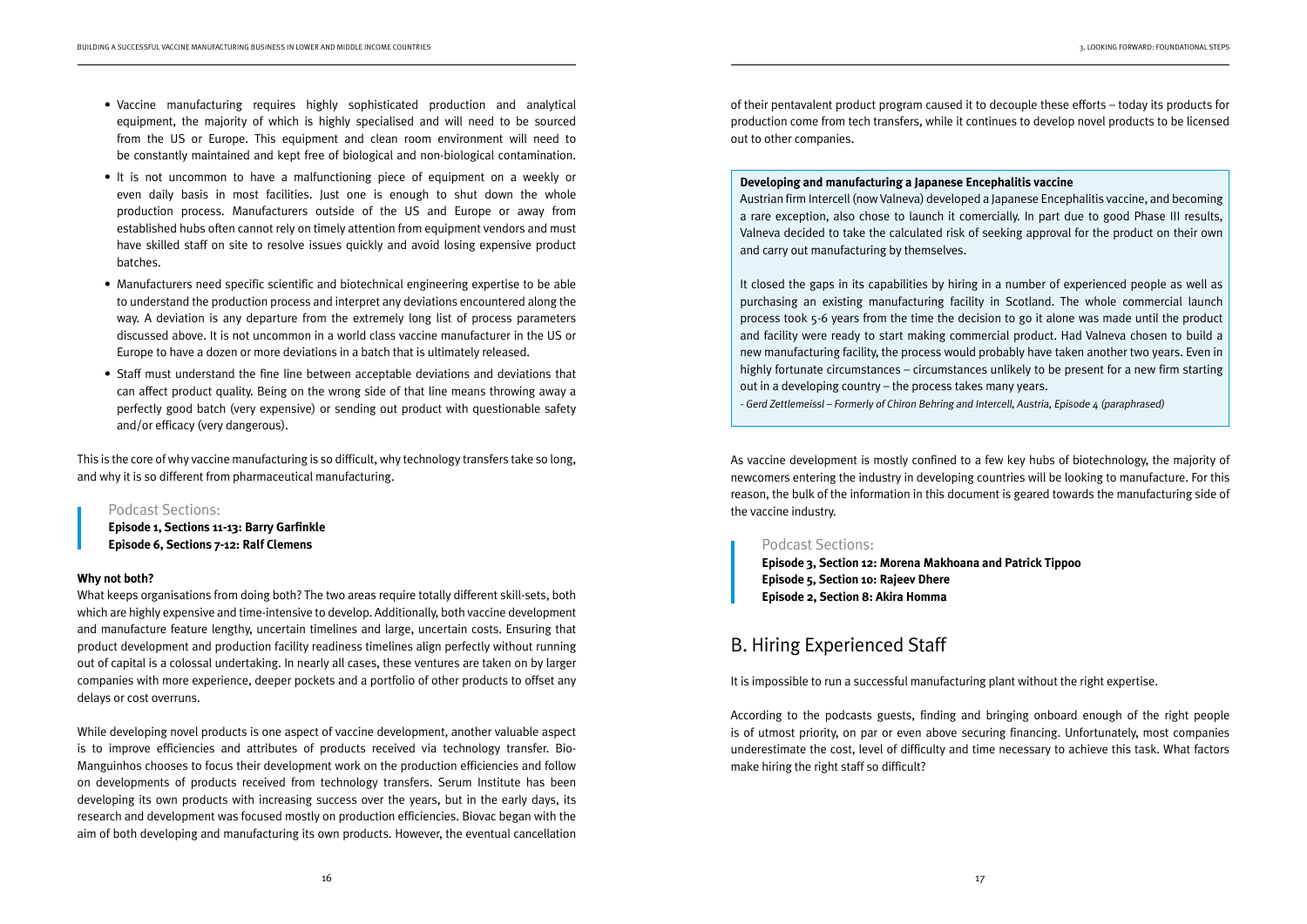#### **Number of skilled staff required**

A full-fledged manufacturing facility requires a much wider group of expertise than a few executive level experts lured from an established international manufacturer. As shown in the first white paper, the bulk of the facility's workforce will be comprised of skilled employees ranging from PhDs and engineers to production floor operators.

#### **Why are skilled production operators so important?**

People new to the industry tend to underestimate the importance of the general production operator in the facility. A skilled operator can be the difference between a safe and efficacious batch and a ruined one.

In vaccine manufacturing, the biggest source of contamination comes from people themselves. Biological material and organisms that are sloughed off the skin on a continual basis, an errant cough, or an incidental touch of a shoe followed by an interaction with the product or equipment can lead to product contamination. Much of this can only be detected after the product has been made, and some things may even slip through these final quality checks.

Furthermore, there are typically a number of operator-executed process steps that have no direct monitoring by a computer. Therefore, operators must be fully knowledgeable of what is expected and must be self-aware and honest enough about their actions to identify and report potential issues.

#### **Expertise and specialised knowledge**

The vaccine industry is about know-how, both explicit and tacit. Explicit knowledge can be codified or written down, stored in documents or databases, and is relatively straightforward to transfer from one person to another via training. Transferring tacit knowledge, intuitive knowledge and know-how rooted in context, experience, practice and values, is much more difficult. Vaccine manufacturing is not just following a fixed recipe (explicit knowledge) but involves a large amount of experientialbased tacit knowledge which only comes from doing things repeatedly, preferably in the presence of a more experienced mentor. For example, the average person still can't replicate a dish from a top restaurant even if they were given the recipe due to their relative lack of tacit knoweledge. Making vaccines is much the same, albeit, with much more dire consequences of failure.

Specific scientific and biotechnical engineering expertise is required to be able to understand the production process and interpret any deviations encountered along the way, and to pass on this understanding to other personnel. In a country with a sizeable pharmaceutical sector but where local regulatory standards are not up to international standards, recruiting from the pool of local pharmaceutical experts may not be viable. Even if suitable people with pharmaceutical experience are recruited, they will need to be trained to relinquish the pharmaceutical way of thinking and indoctrinated into the "treating the process as the product" mindset in order for them to be fully effective in the vaccine industry.

#### **Location and relocation**

Unlike many other resources you will need to set up and run a facility such as capital and equipment, people are not very fungible and they often don't relocate easily. This means either building a facility near to a large pool of available talent, or recruiting talent from another location's pool.

Available talent tends to cluster around biotech manufacturing hotspots and universities with rigorous biotechnical research programs. Attracting top talent within these clusters is costly and highly competitive – even in a biotech hub like Ireland, the cost and time to recruit and onboard people is higher and longer than most companies expect. Meanwhile, new vaccine operations that are far from such hubs will still need to spend enough time and/or money to recruit their experienced personnel from such competitive hotspots.

#### **Salaries and other costs**

Even if the vaccine facility is based in a low-cost country, bringing on experienced skilled employees (whether expats or emigrants returning home after working in the West) is a high-cost affair.

Costs for such roles can include US or European level salaries for 2-5 year contracts, paying for employees' children to attend private international schools, and maintaining employees' home country healthcare insurance so they can return home for treatment. On top of this, a local employee is often employed for the duration of the contract to be mentored by the expert – when the expat returns home, the mentee would be ready to take over the role. All this results in a much higher personnel cost than expected if cost projections assume all employee salaries will be lower than in the West.

### Podcast Sections:

**Episode 1, Section 18: Barry Garfinkle Episode 3, Sections 16-17: Morena Makhoana and Patrick Tippoo Episode 4, Section 4: Gerd Zettlemeissl Episode 5, Sections 8, 13: Rajeev Dhere Episode 6, Sections 14: Ralf Clemens**

# Four ways of building human capital

Enticing expensive staff from biotech hubs is often necessary to get started, but successful vaccine manufacturers take steps to secure a long-term dependable supply of skilled staff.

A strong national educational and university system in the manufacturing country is a good foundation, but not enough – untrained graduates coming out of school with no experience need years to be trained to the point of leading operations in a facility.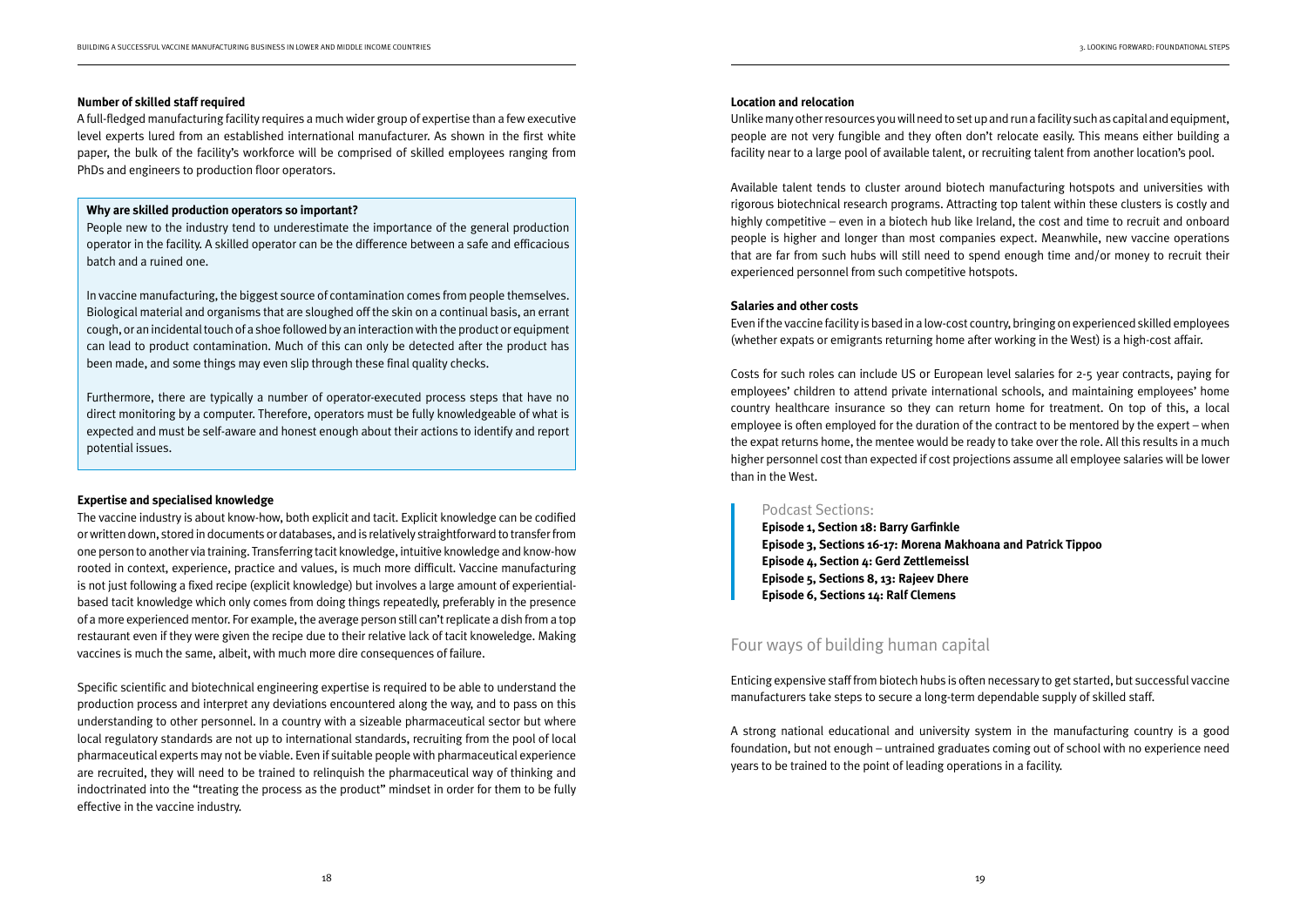#### **University of Siena - Italy**

The University of Siena's Institute for Global Health provides Masters degrees focusing on immunisation, infectious disease and clinical development. The courses are 12-18 months long, taught by top specialists from the world of vaccinology and includes an internship. Stipends are even available for qualifying international students. They also offer executive courses on a number of topics relevant to the vaccines industry. The Gates Foundation also has plans to create a similiar, albeit shorter, course focused on vaccine manufacturing.

- Ralf Clemens – Formerly of GSK, Novartis and Takeda, Episode 6 (paraphrased)

#### **IDA Ireland - Ireland**

IDA Ireland is a semi-governmental agency dedicated to attracting and retaining foreign direct investment to Ireland. They have gone as far as to connect biotech companies to the network of local University and Technical College resources focused on the biotech industry. This allows these organisations to coordinate and develop specialised course curriculum for their students as well as troubleshoot and enhance production processes.

- Barry Garfinkle – Formerly of Merck and Co. Inc/MSD, USA, Episode 1 (paraphrased)

#### **Serum Institute - India**

Serum Institute took a very long term approach to attracting, training and retaining skilled personnel and building its human capital. The company is headquartered in Pune, sometimes known as the Oxford of the East for its high number of universities, which has approximately 100,000 university students enrolled across the city.

The company has been able to capitalise on this environment by offering six month unpaid internships for promising individuals looking to learn about the vaccine industry. Upon completion of the internship, Serum Institute has its pick of the most promising interns to hire on as full-time employees. Serum Institute offers a competitive salary and nurtures a rewarding corporate culture where employees are empowered to make important decisions at all levels of the organisation. This paired with Pune being an attractive city for people to live in, has enabled them to retain key staff over the long-term.

- Rajeev Dhere – Serum Institute of India, India, Episode 5 (paraphrased)

#### **Biovac - South Africa**

Biovac has built up its staff over the past 15 years with a focus on limiting expat hires and nurturing homegrown expertise. It recruits new graduates from technical schools and universities as well as experienced personnel, especially people for their Quality department, from traditional pharmaceutical firms in South Africa. It is important to note here that South Africa has quite a strong traditional pharmaceutical industry with many facilities that are owned by big multinational firms.

It then helps these industry newcomers to learn about the vaccines industry through external training programs outside of South Africa and by leveraging the skills and experience of their more experienced technology transfer partners. Biovac still hires some expats from other countries, but has been able to keep the expat hires to a limited number of key people.

- Morena Makhoana – Biovac, South Africa, Episode 3 (paraphrased)

#### **Tech transfer – finding the right partner and building the right team**

Not all products, processes or transfer teams are the same – the right technology transfer partner can go a long way to keeping mistakes and lost batches to a minimum. Look for a partner who is willing to offer lots of training and support to your team and who has a robust and straightforward production process. A good partner can be a vital source of training, mentoring and experience for your staff, learn as much as you can from them. - Gerd Zettlemeissl – Formerly of Chiron Behring and Intercell, Austria, Episode 4, (paraphrased)

1 See UNIDO's White Paper "Establishing Manufacturing Capabilities for Human Vaccines", available at UNIDO's website, for a more detailed

# C. Technical Know-how

New companies in the vaccine industry need to learn how to manufacture the products they will sell. The production process for different vaccines can be very different. As we have seen, even companies that develop their own products may lack specific technical know-how for large-scale production.

Gaining the know-how to manufacture each new vaccine product often requires a company new to the industry to find a more experienced company willing to perform a technology transfer. The motivation for the more established company to perform such a transfer to a potential future competitor is profit, public health, or a combination of both.1

### **Tech transfer – finding the right partner and building the right team (continued)**

The donor organisation should devote a team of employees who support the the receiving company with the technology transfer year round. Someone flying in for a week periodically will not be enough. Reverse integration is the best way to perform a technology transfer, and if the donor organisation doesn't plan to transfer the master seed to the receiving site, its a sign they don't trust that partner. Don't be surprised if the upfront discussions just to lay out the framework for what the technology transfer will entail takes nearly a year. - Ralf Clemens – Formerly of GSK, Novartis and Takeda, Episode 6 (paraphrased)

# For-profit technology transfers

Most high profile technology transfers include a for profit organisation transferring technological know-how to a local manufacturer, in order to make money via royalties or the supply of semifinished goods. Typically, these types of technology transfers are provided by large multinationals, such as Pfizer, Sanofi, Merck, GSK and similar. But as we have seen, smaller firms such as Intercell and Biovac have also performed technology tranfers. In both cases, big and small companies see technology transfers as a strategic means to increase revenue by capitalising on their valuable manufacturing know-how.

analysis of dynamics and drivers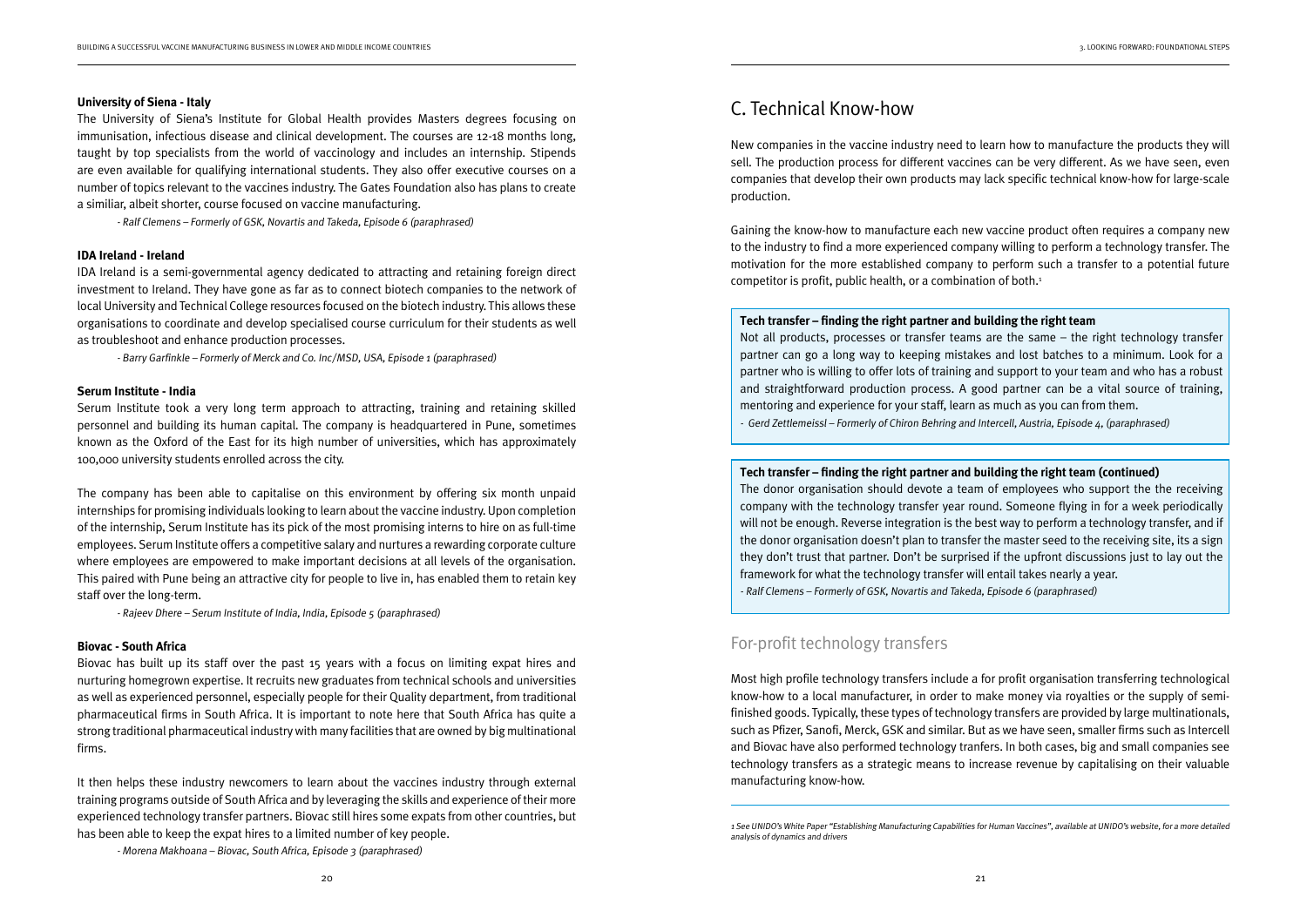Over the past 10-15 years a number of technology transfers similar to the ones taking place at Biovac have been initiated by multinationals into middle income countries such as Brazil, Argentina, Russia and Turkey. Local firms are likely to be granted lengthy tender awards from their national government, ensuring a stable source of long-term income and a relatively secure foothold in the local vaccine market for the originating partner.

Large, middle-income countries are the most attractive prospects for this type of transfer due to their relatively high birth cohorts and the fact that they are no longer eligible to buy vaccines at UNICEF prices. Middle-income countries are also likely to have at least one local entity technologically advanced enough to receive such a transfer.

In the future, the geographies where these transfers take place will shift towards the next wave of emerging middle income countries that are self-procuring their vaccines and have relatively mature manufacturing know-how ready to receive technology transfers. It is also expected that mature developing country manufacturers such as Serum Institute, will start filling the role of the large multinationals by initiating their own technology transfers teaching newer firms to make their products.

#### **Key drivers of for-profit technology transfers**

Technology transfers are often used as a means for global vaccine manufacturers to capture local market share ahead of their competitors – locally produced products often receive preferential treatment over imported ones.

For novel vaccines which only have two or three multinational competitors, the race is on for the companies to win a small number of key markets which incentivise local production. In these cases, the technology transfer receiving partner is almost always restricted to sales of the new product within their own country, or in some cases the immediate region.

A smaller firm that has developed a product with more competition experiences different pressures. As they are probably more interested in growing their market share rather than domination of a few key markets, they may take a more open approach to whom they transfer their product to.

An additional driver can be to increase production capacity. Technology transfers allow a company to delay or eliminate the need to invest in new production capacity for specific products. Production is essentially outsourced to its local partners, yet the company still wins market share. This can be the case for large multinationals who are looking to relieve pressure on a certain portion of their manufacturing value chain or a smaller firm which is unable or unwilling to build new capacity at that time.

### Podcast Sections:

**Episode 2, Sections 7, 9, 12: Akira Homma Episode 3, Sections 13-14: Morena Makhoana and Patrick Tippoo Episode 4, Section 10: Gerd Zettlemeissl Episode 5, Section 15: Rajeev Dhere Episode 6, Sections 3-6: Ralf Clemens**

# Public health driven technology transfers

Some technology transfers take place with the primary objective of promoting public health, rather than seeking profits. The multinational company or non-profit develops the product that may be relevant to both the developed and developing world, then licences them out to various manufacturers who will supply them to global markets. Unlike with the for-profit technology transfers above, the originator may receive limited or no profits and royalties.

## **Examples of public health driven technology transfers**

Wellcome Trust, is working to create vaccine products which are better suited for the developing world than those currently on the market. For example, a heat stable Rotavirus vaccine which can be more easily administered in hot countries – existing Rotavirus vaccine

- Hilleman Laboratories, a joint venture non-profit between Merck and Co Inc and the must be continuously refrigerated to be effective.
- cholera.
- In the early 90s, China was facing a public health issue from the extremely high prevalence paid to Merck as part of this deal.

- Barry Garfinkle - Formerly of Merck and Co. Inc/MSD, USA, Episode 1 (paraphrased)

• Hilleman Laboratories has also developed a new lower cost cholera vaccine which will increase the access to this product in the world's poorest regions which are hardest hit by

of Hep B in its population. Merck transferred the technology necessary to make its recombinant Hep B vaccine to Chinese manufacturers. There were no profits or royalties

There are also a number of organisations focused on developing vaccines to fight the devastating diseases that primarily affect developing countries, with no expectation of making a profit. Rather than driving innovation through pure competition, these organisations often complement each other's efforts or collaborate directly.

The Coalition for Epidemic Preparedness Innovations (CEPI) – its mission is "to stimulate, finance and coordinate vaccine development against diseases with epidemic potential in cases where market incentives fail". CEPI has so far targeted MERS, Nipah and Lassa which often hit developing countries the hardest.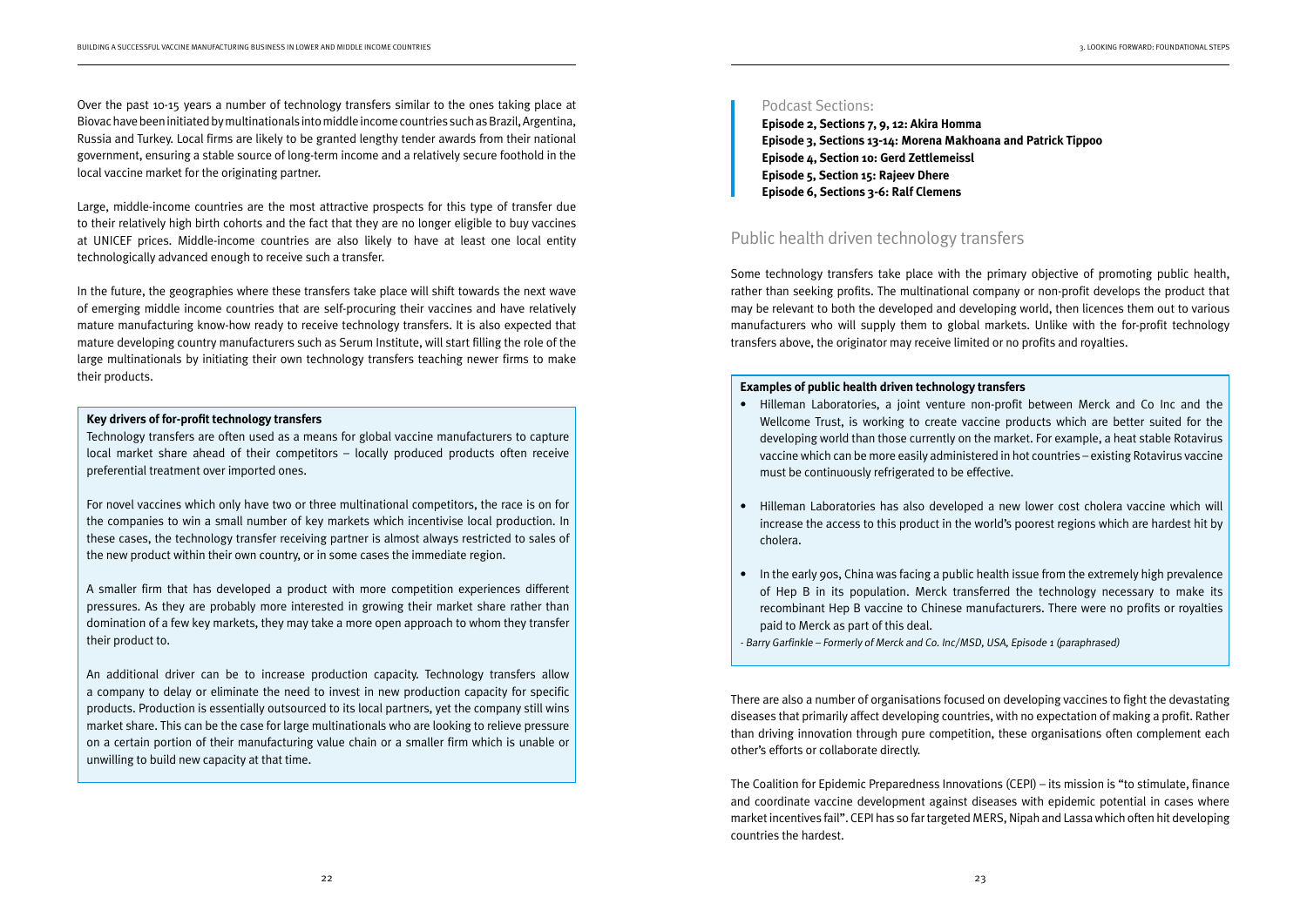The Bill and Melinda Gates Foundation is working to eradicate Polio, in part by funding the development of low cost vaccines for it. They are also funding work on the development of a Universal Flu vaccine as well as a vaccine for Tuberculosis.

The International Vaccines Institute develops and delivers vaccines against infectious diseases with limited commercial potential yet high public health importance in an effort to enable the world's most vulnerable people to full and productive lives. They are currently working on vaccines for products such as Cholera, Typhoid, Dengue and MERS.

Multinationals are also developing their own vaccines for diseases that are mostly prevalent in developing countries. The GSK Vaccines Institute for Global Health is developing products for Typhus and Shigella, among others. Merck produced an Ebola vaccine after the 2014-2016 West Africa outbreak and was able to quickly respond to the recent outbreak in 2018 in the Democratic Republic of the Congo. However, products which are being developed for diseases in the developing world may be decades away from being transferred to new manufacturers in the developing world.

**Which manufacturers are best suited to receive technology transfers of vaccines from nonprofit development organisations in the short term?**

- New manufacturers are typically not best suited for any product that requires a quick response to an epidemic or dangerous breakout. By definition, a new firm will be relatively inexperienced with regards to the skills and know-how to manufacture vaccines.
- The need for these products is unpredictable and requires relatively small volumes. However, production facility for these products must be kept active and ready to respond. Carrying these high overheads can be financially burdensome for small firms.
- It is most likely that highly experienced and long established multinational vaccine manufacturers will be chosen to make products developed by CEPI in the near term. Effective epidemic preparedness relies on a reliable supply of safe and efficacious product to be ready whenever disaster hits.

- Gerd Zettlemeissl – Formerly of Chiron Behring and Intercell, Austria, Episode 4 (paraphrased)

- Any companies that are chosen to manufacture vaccines for outbreak response would need to commit a portion of their capacity to making this product at short notice. Furthermore, they would need to ensure the facility is kept "warm" meaning the explict and tacit knowledge needed to make the product isn't lost or forgotten due to long periods of not making the product.
- Some of these products could be of great interest to those in developing countries because many utilise more flexible and technologically advanced production platforms than older products.

- Ralf Clemens – Formerly of GSK, Novartis and Takeda, Episode 6 (paraphrased)

### Podcast Sections:

**Episode 1, Sections 7-10, 14: Barry Garfinkle Episode 4, Sections 5-7, 10: Gerd Zettlemeissl Episode 6, Sections 15-17, 19: Ralf Clemens**

# D. Regulatory and Clinical Plan

The maturity and functionality of local regulatory authorities, while completely outside of the influence of any manufacturer, can significantly affect the future of any project and should be an important consideration when planning a project in a given country. They will be the final authority on whether a new facility will gain approval to manufacture a product, but should also be a partner in guiding a newcomer over the regulatory hurdles necessary to achieve that.

Products for export will most likely need to achieve WHO prequalification status – one of the prerequisites for this process is for the local regulatory body to be highly functional in the eyes of WHO. Your local regulator is also the one who must grant your initial license to manufacture, so problems or delays with them can lead to a halt in your entire project.

A highly functional regulatory authority has good scientific knowledge and grounding in vaccinology. They should be able to offer support and guidance on the operation of a facility and registration of a product. In the case of the Measbio vaccine registration, described below, the regulatory authority's experience allowed for an alternative way to show the vaccine's safety for concomitant use. Otherwise, a concomitant administration study would have been necessary to verify there was no interference between the immune responses from multiple vaccines given to a patient at the same time.

### **Registration of Measbio in South Africa**

Even the registration of a new product in the local market which is being imported as a fully finished product from can raise some concerns. When Measbio was being registered in South Africa, the regulator was reluctant to allow this new product to be injected during the same immunisation session as other products in the EPI – there was a lack of data showing concomitant use between these specific vaccines was safe. This would have caused the entire EPI schedule to change, adding two additional trips to the doctor to receive a Measbio injection on its own.

Biovac were able to make its case to the regulator using decades of safety data for Measbio. The regulator's experience allowed it to understand the related data and rationale and eventually allowed concomitant use of Measbio with the other vaccines in the EPI. This level of scientific based decision making and flexibility may not be possible with less mature agencies. - Morena Makhoana – Biovac, South Africa, Episode 3 (paraphrased)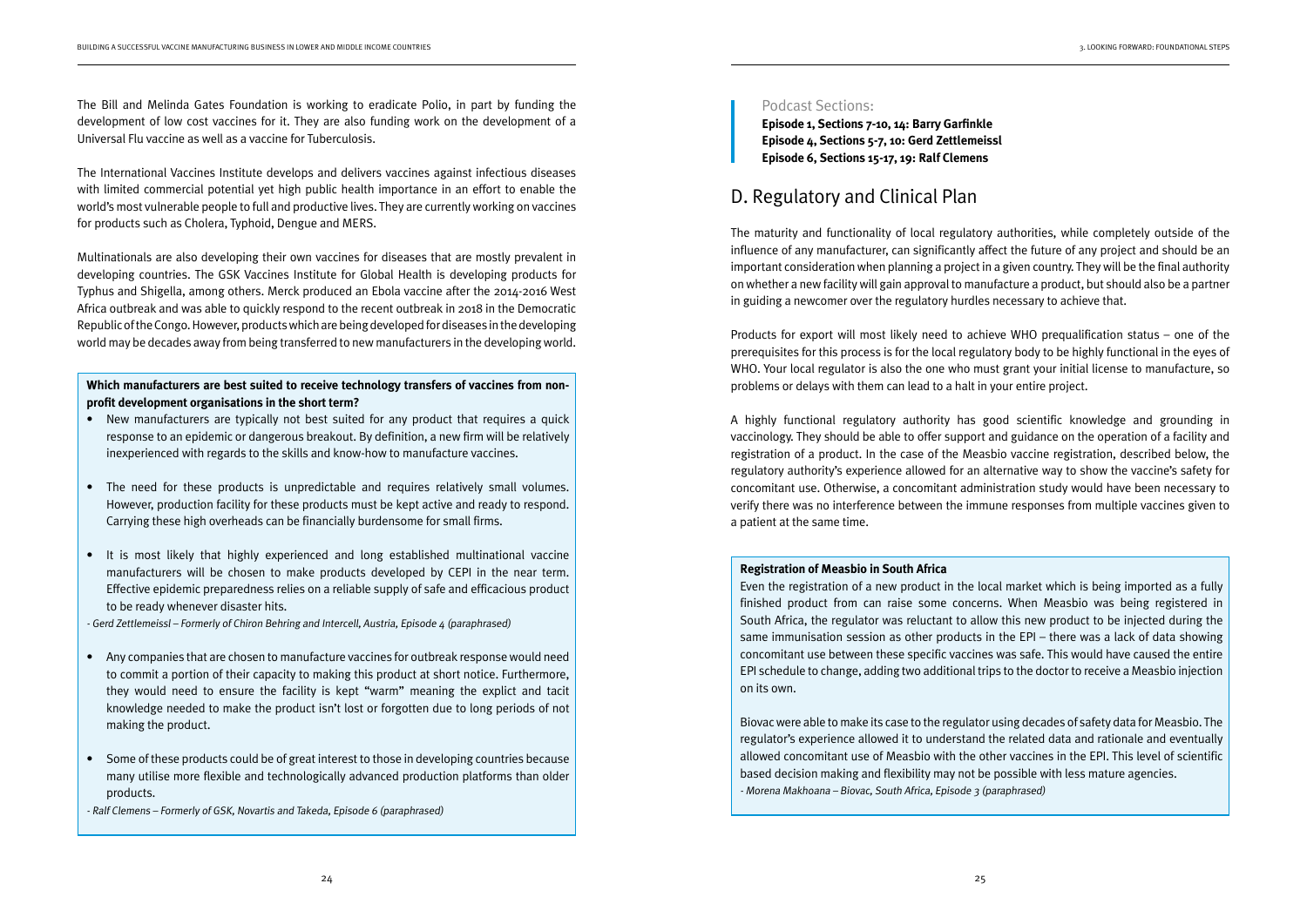The local regulatory authority will determine if clinical testing is required and the criteria for acceptance. Manufacturers must involve regulatory authorities to get their advice and buy-in early in their process, far before the clinical phase.

# Clinical Trials

New vaccines require clinical testing to prove:

- **Safety:** Whereas pharmaceuticals target sick people, vaccines target healthy people; safety is of paramount importance during development. Determining the adequate level of safety for a vaccine involves a complex risk-benefit calculation; the more detrimental the disease, the higher the acceptable risk.
- **Immunogenicity:** The vaccine must be shown to be immunogenic, causing an antibody or T-cell response when injected.
- **Effective:** It is not sufficient to show that the vaccine causes antibodies and t-cells to be created, the trial must show that these antibodies/t-cells prevent disease or infection.

Even technology transfers of existing products to a new facility can often trigger the local regulatory authority to request further clinical testing in humans to prove equivalency of the new product or efficacy in the local population. Additional clinical data is unlikely to be needed when only the packaging stage is transferred to a new facility locally. However, if formulation, filling or finishing is localised, certain regulators may require additional studies ranging from stability studies to small in-human trials. Once bulk antigen production is transferred to a new facility, clinical studies are almost always going to be necessary.

### **Proving efficacy and safety**

Most licensures will require a field efficacy trial to prove efficacy of a vaccine. This involves vaccinating half of the study population with the vaccine candidate, and half with a placebo or control vaccine. The study population is then monitored for incidence of the disease to get a measure of efficacy, and for adverse events to measure safety. The number injected with the vaccine candidate is known as the safety database. The manufacturer will need to discuss with the local regulatory authority what size of safety database is sufficient to show efficacy and safety of the vaccine.

The first thing anyone interested in entering this industry for the first time should do is to get on a plane and visit a number of existing vaccine manufacturers to learn the intricacies of the industry. Furthermore, organisations such as the Developing Country Vaccine Manufacturing Network (DCVMN) and the African Vaccine Manufacturing Initiative (AVMI) are devoted to the promotion of the manufacturing of high quality vaccines in developing countries and Africa, respectively, and thus can serve as a means to gain further direct insight from experienced manufacturers and key stakeholders in the industry. - Morena Makhoana – Biovac, South Africa, Episode 3 (paraphrased)

Field efficacy trials require a high enough incidence of the disease circulating in the study population to measure results. When disease incidence is too low to perform a field efficacy trial, other options of showing efficacy must be negotiated with the local regulatory authority.

### **Proving consistency and equivalency**

Manufacturers must show they are able to manufacture a vaccine consistently in order to receive licensure using lot-to-lot consistency trials. Three consecutive lots, manufactured at the manufacturer's scale facility using their final process, are compared head-to-head in a clinical trial. This shows that the vaccine response is consistent across the three lots.

For technology transfers, it is standard to include a fourth lot from the technology transfer donor. The three lots are compared to the donor lot in a non-inferiority trial, to show that the locally produced lots do not perform worse than the original vaccine.

### Podcast Sections:

**Episode 3, Section 8: Morena Makhoana and Patrick Tippoo Episode 4, Section 12: Gerd Zettlemeissl Episode 6, Sections 7-12; 20: Ralf Clemens**

# E. Financial Viability and Funding

The third important resource, after experienced staff and manufacturing know-how, is money. Can a vaccine manufacturing facility be financially viable for a newcomer to build within a certain market? How will the new endeavor stay afloat long enough to gain the experience needed to make vaccines and amass a portfolio of different products? The next step is to put together a feasibility study to evaluate the viability of the manufacturing plan. This feasibility study will serve as the main justification for a government, donor, lender or investor to provide support or capital for this project.

### **Gathering information and resources**

The previous documents in this vaccine industry series are essential reading for any newcomer. The reader should now be familiar with:

- 1. The functioning of the markets in developing countries such as those in Africa **VMPA Study: Vaccine Manufacturing and Procurement in Africa\***
- 2. The basic functioning of a vaccine manufacturing plant as well as the cost and duration to build and run it - **Establishing Manufacturing Capabilities for Human Vaccines\***
- 3. How to conduct a high level feasibility study for establishing vaccine manufacturing in a **opportunities and conduct outline assessments\***

new country - **Commercialising vaccines: A methodology to identify potential market** 

\* These are all available on UNIDO's website, see https://www.unido.org/our-focus-advancing-economic-competitiveness-investingtechnology-and-innovation-competitiveness-business-environment-and-upgrading-pharmaceutical-production/project-publicationspharmaceutical-sector

This document, the fourth in the series, and accompanying podcasts, aims to give first hand experience and knowledge of what is required to actually set up and run a vaccine manufacturing facility in a developing country.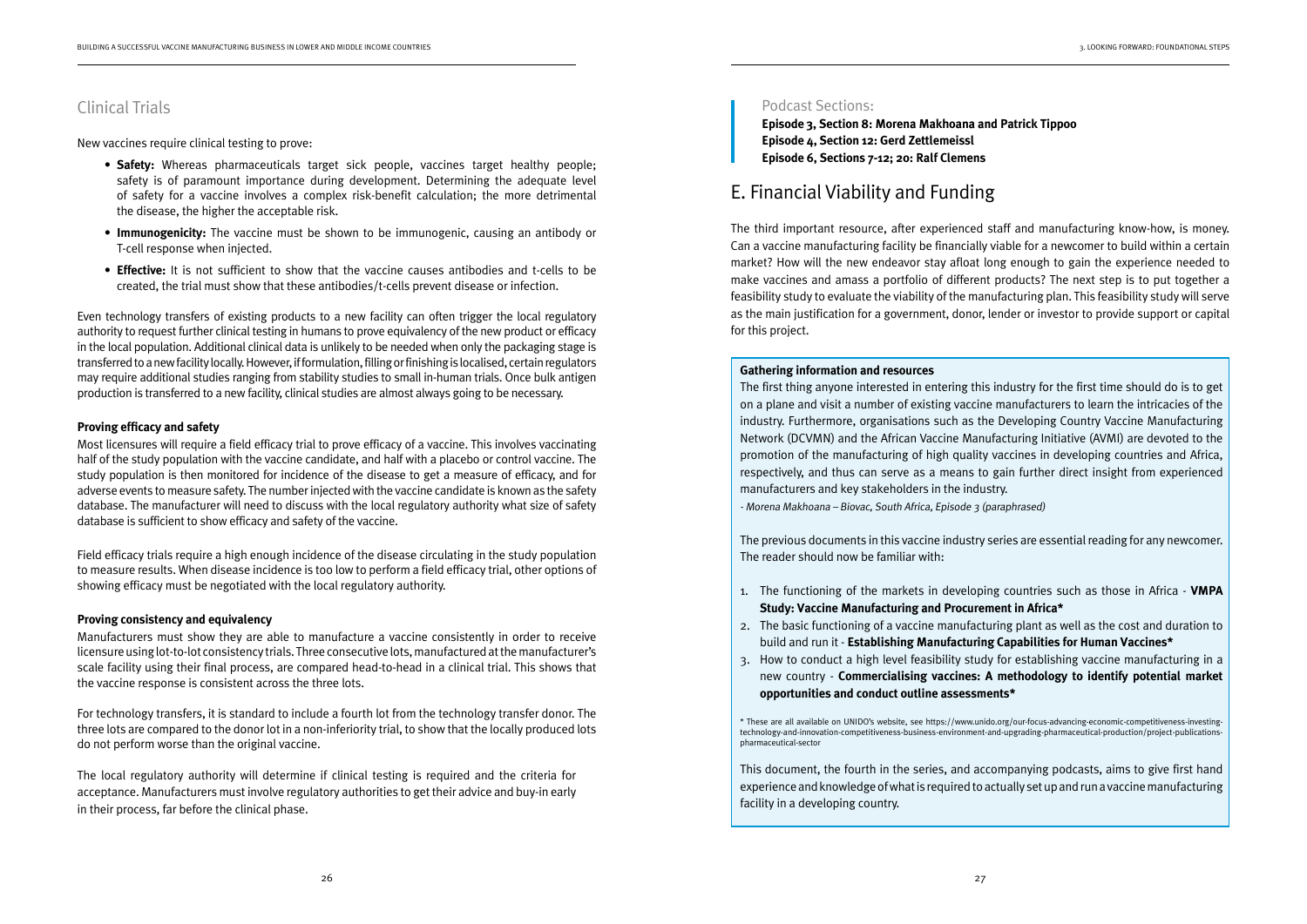No amount of resource gathering can take the place of assembling a team of experts in order to assist in conducting the feasibility study as well as eventually plan and execute the project. The core functionality of this team should include the following key expertise as a minimum:

- Vaccines Market and Commercial Expertise
- Vaccines Facility and Manufacturing Expertise
- Vaccines Development and Registration Expertise

This list is not exhaustive, however these three key areas can be used to highlight further considerations one should take when evaluating the feasibility a project.

# Market and Commercial Considerations

The first consideration is to determine which product to make and to ensure there is a market for it. Most vaccines are purchased by governments or donor procurement systems such as GAVI and UNICEF. Thus, direct dialog with these organisations as early in a project as possible is vital. As in any business dealing, these organisations must feel the value proposition offered by the new product and/or facility is worth their investment.

One or two organisations can represent a majority of the target market for a product and a strong indication that they won't buy can instantly kill a budding project. Some in the industry refer to these pledges to purchase from a certain supplier as a "guaranteed buy back". The company will also need to survive financially during the time before the facility is making commercial product, which can take 3-5 years.

As mentioned in the previous White Papers, the size of your market will also define what type of localised production is feasible. As a general industry rule of thumb, a packaging facility needs at least 5M doses to per year to be finacially viable. A formulation and filling facility needs at least 10M. The number of doses for a bulk antigen facility varies depending on the technology used and number of antigens in a product and needs to be determined on a case by case basis.

## Podcast Sections:

**Episode 2, Section 10: Akira Homma Episode 3, Sections 20-21: Morena Makhoana and Patrick Tippoo**

#### **Price and other forms of value**

It can be very difficult for a new comer to break into the global UNICEF EPI market without a very significant unique technical differentiator for your product. This market is very cost sensitive and unless you can compete on price, it will be hard to enter successfully. - Rajeev Dhere – Serum Institute of India, India, Episode 5 (paraphrased)

A local vaccine manufacturer may be able to present an attractive value proposition to its own government or region. Value to a local or regional economy can be based on more than just a low purchasing price of a vaccine and includes things such as security of supply, job creation, lower forex expenditure and technological capacity building. Understanding what is important to these entities is key to being able to building a case for your value proposition in these terms.

- Morena Makhoana – Biovac, South Africa, Episode 3 (paraphrased)

Even a public owned entity must present a good value proposition in order to maintain strong commitment from its government. History has shown that public vaccine manufacturers can be closed down if they fail to meet their public health commitments at a reasonable price and quality. No government will continually subsidize an ailing vaccine manufacturer when they can opt for a better price to quality value proposition on the open global market. Changes in government budget surpluses or leadership which happen every few years in most countries can turn a once committed government into one that is looking to stop your funding or switch its source of supply.

- Akira Homma – Bio-Manguinhos, Brazil, Episode 2 (paraphrased)

### Podcast Sections:

**Episode 2, Section 11: Akira Homma Episode 3, Section 22: Morena Makhoana and Patrick Tippoo Episode 5, Section 14: Rajeev Dhere Episode 6, Sections 18: Ralf Clemens**

# Facility and Manufacturing Concerns

Many people are under the illusion that manufacturing in developing countries equals low cost products. Newcomers to the industry frequently underestimate their facility and manufacturing costs by an order of magnitude due to faulty assumptions. Many of the costs of a facility in a developing country will be on par with those of a more developed country, however, there are some areas where significant cost savings can be made over the long term.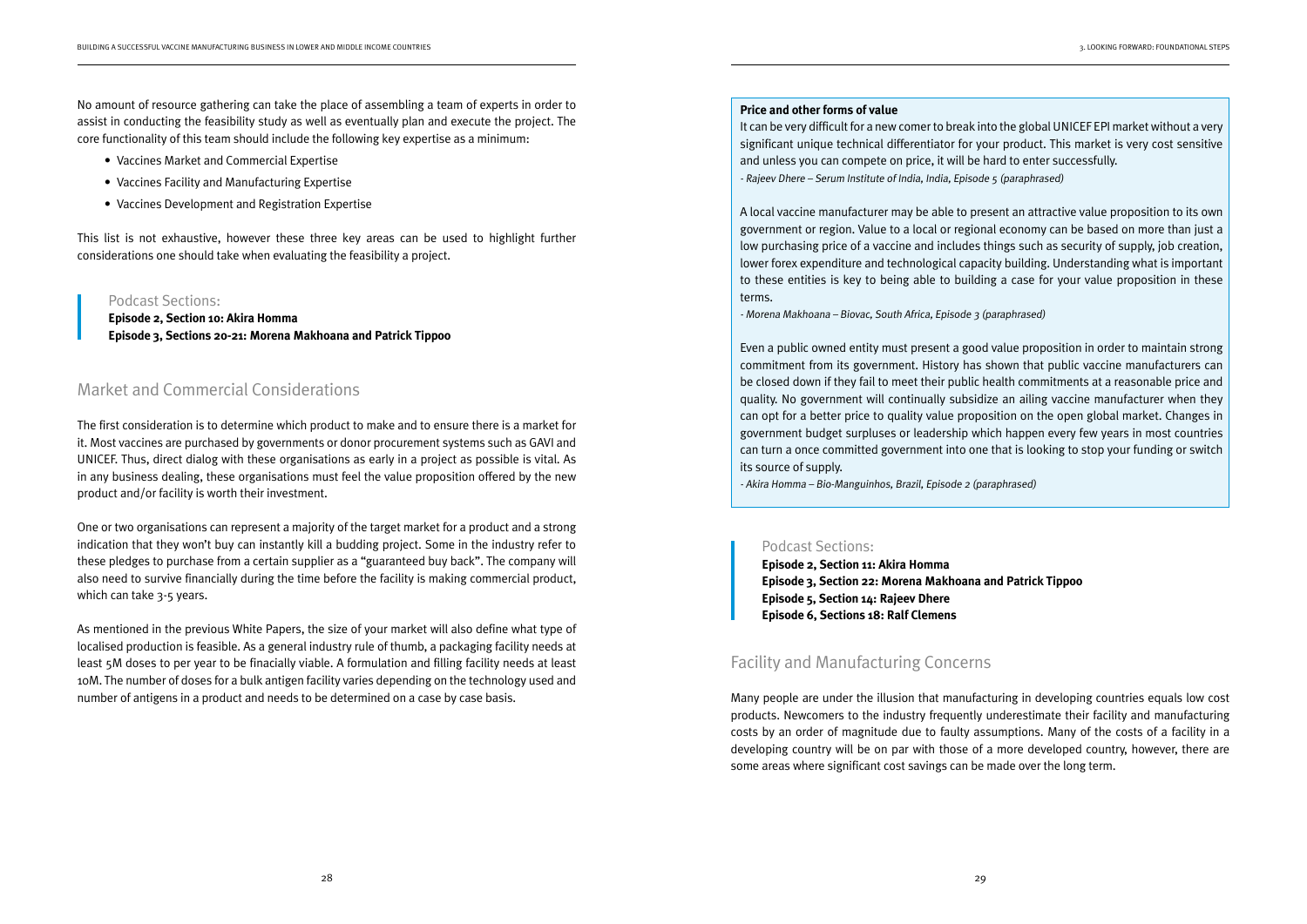#### **Cost-increasing factors**

- As stated above, a country with relatively low wages does not automatically equal a cheap workforce. Highly skilled workers, especially experienced expats, are much more expensive than the average worker. Furthermore, wages will eventually rise as development increases in a country, wiping out any early advantages in this area.
- Low cost manufacturing requires large scale in most cases. The most cost effective manufacturers are making tens of millions of doses of a single product each year. Economies of scale have a big impact on final cost. Newcomers are unlikely to have either the know-how, experience or buyers to operate at this scale.
- Many of the required raw materials, components and equipment may be imported from the US or Europe and have a relatively fixed price for all but the biggest players in the industry. Whereas some reliable locally made pharma equipment is available in Brazil, China and India, this is generally not yet the case for critical vaccine equipment. Furthermore, some countries have been to known to place very large tariffs on imported capital equipment.

#### **Equipment sourcing**

All of our critical equipment came from the US or Europe

- Rajeev Dhere - Serum Institute of India, India, Episode 5 (paraphrased)

Nearly 90% of our equipment was imported, mostly from the US and Europe. - Akira Homma – Bio-Manguinhos, Brazil, Episode 2 (paraphrased)

Biovac chose to import most of its equipment from the US and Europe not only because it was the best, but in order to win over potential partners and the regulators. - Morena Makhoana – Biovac, South Africa, Episode 3, (paraphrased)

#### **Cost-reducing factors**

- Using local materials and construction services for some of the non-critical areas of the site (office space, warehouse, site civil works and possibly the shell of the manufacturing facility to which you install all your equipment and clean rooms) will be cheaper compared to what it would cost in more developed countries.
- Shipping product around the world from a single manufacturing site can be a very large component of the final product cost. This is especially true for products that need to be refrigerated or even frozen. Sizeable cost savings can be made by manufacturing vaccine products as close as possible as to where they will be consumed.
- Taxes can also constitute a high cost burden for many products, having the most impact for high value products. Tax relief or low tax rate jurisdictions can help bring down costs.

### Podcast Sections:

**Episode 1, Sections 14, 18: Barry Garfinkle Episode 2, Sections 3, 15: Akira Homma Episode 3, Sections 15, 18: Morena Makhoana and Patrick Tippoo Episode 4, Section 11: Gerd Zettlemeissl Episode 5, Section 11: Rajeev Dhere**

## Fitting the strategy to the situation

Even with technical know-how, experienced staff and financial viability in place, the vaccine industry is as competitive as any other private enterprise. Strategically navigating the challenges and opportunities that present themselves will make or break a new business.

Successful vaccine manufacturers share foundational features, but the local market and country idiosyncracies and regulatory burdens will make each local environment unique. A winning strategy fits the situation while being amenable to stakeholders and investors.

Our guests indicated it is best not to bite off more than you can chew. Don't try to do everything in the value chain, focus on the areas where you have the relevant skills, competitive advantage and funds to get started. Then invest the time to get started, make it profitable and gain a deep level of knowledge about that area before expanding further.

#### **Two perspectives on achieving financial sustainability**

Biovac is not driven to maximise net profit after tax. In many years it has shown a negative profit and not issued a single dividend – the focus is on managing cash flow and expenses to remain solvent. As the shareholders are all aligned on the goal of delivering long term value in the form of high quality vaccine products made in Africa, long term strategy has not been sacrificed for short term gains.

- Morena Makhoana - Biovac, South Africa, Episode 3 (paraphrased)

After years of abiding by a philosophy of maintaining low levels of debt and ploughing profits back into its facility, Serum was able to begin to build its profits by building a portfolio of complementary income streams. It created a portfolio of products where new products were coming online to replace older products just as their profitability and demand quantities began to decline. This created an evergreen approach to ensure steadily increasing profits and consistently high facility utilisation, fuelling its ability to create the next generation of products. - Rajeev Dhere – Serum Institute of India, India, Episode 5 (paraphrased)

#### Podcast Sections:

**Episode 3, Sections 19-20: Morena Makhoana and Patrick Tippoo Episode 5, Sections 7, 10: Rajeev Dhere**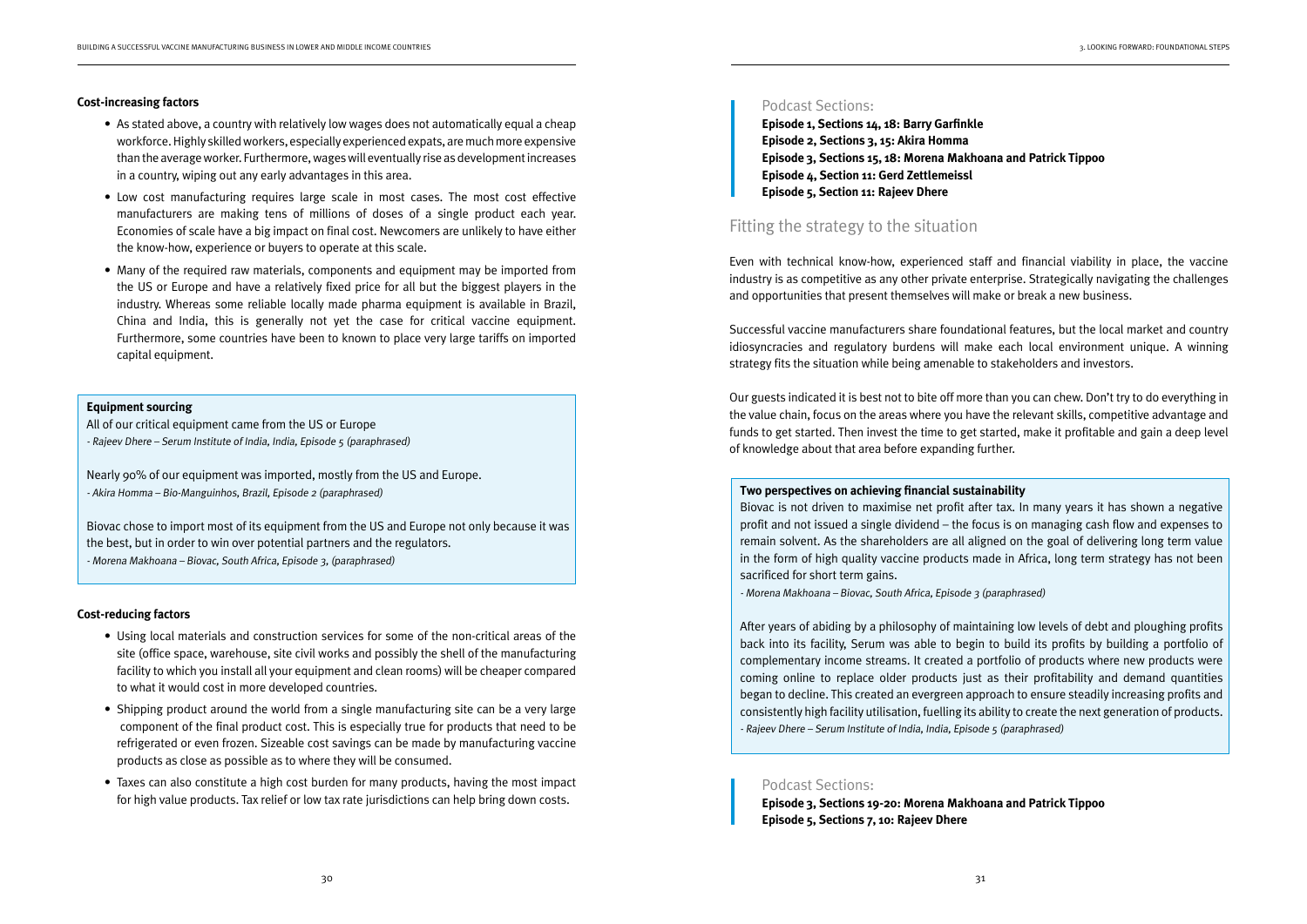# 4. Conclusion

The vaccine industry today is almost unrecognisable from that of 50 years ago. As the sector and organisations within it have matured, the early opportunities supplying emerging markets have shifted and morphed into something quite different. Nevertheless, to chart a course going forward, it is essential to understand the vaccine landscape of the past and how it has changed over time.

There is simply no substitute for experience, and building deep experience for any new vaccine manufacturer will take decades, not months or years. The first step is to learn as much as possible from those who have successfully navigated, and continue to navigate, the industry and its continually changing landscape. The detailed stories of three of the most successful developing country vaccine manufacturers – Serum Institute, Bio-Manguinhos and Biovac – serve here as an inspiration and example to others.

The previous three white papers in this series gave an overview of the unique characteristics of the vaccine industry, then began to map the initial steps of conducting a feasibility study. This document, thanks to the time and expertise of the podcast guests, is able to expand on critical aspects of acquiring and managing key resources such as technology, talent and capital. It is highly recommended that those who are interested in starting or growing a vaccine manufacturing firm listen to these podcasts in full.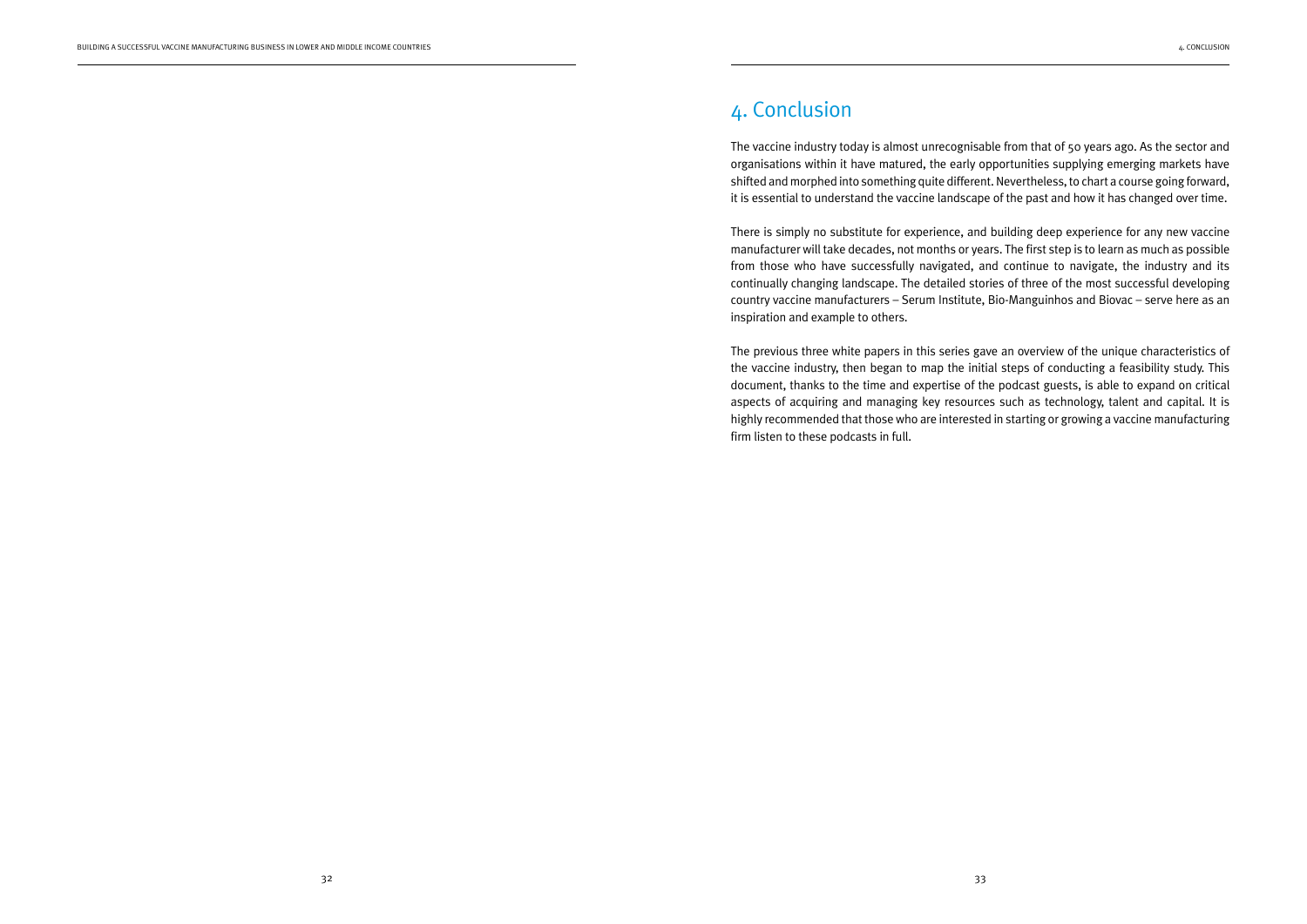# Appendix: Show Notes

Episode 1: Barry Garfinkle – Formerly of Merck and Co. Inc/MSD, USA

| Section | Timestamp | Topic                                                                                                                                                                      |
|---------|-----------|----------------------------------------------------------------------------------------------------------------------------------------------------------------------------|
| 1       | 0:55      | Barry's view of the changes in the vaccines industry over the<br>past few decades                                                                                          |
| 2       | 3:15      | The evolution of immunisation programs and debunking of<br>common myths relating to vaccine safety                                                                         |
| 3       | 7:45      | Transformation of the global vaccine industry through the 80s<br>and 90s                                                                                                   |
| 4       | 13:05     | Discussion of differences in vaccination policy between<br>countries and how that has changed over time                                                                    |
| 5       | 16:10     | Vaccines and biologics becoming blockbusters for the first time                                                                                                            |
| 6       | 21:10     | The rise of the developing country manufacturers                                                                                                                           |
| 7       | 25:20     | Merck's role in starting Hilleman Labs and their goal of<br>bringing new technology to developing countries                                                                |
| 8       | 28:15     | Example of a tech transfer deal between Merck and China for<br>Hepatitis B in the early 90s                                                                                |
| 9       | 33:40     | How the early tech transfers compare to some that are being<br>done todav                                                                                                  |
| 10      | 35:20     | The importance of ensuring a vaccine originator's IP will be<br>protected and methods of assuring that                                                                     |
| 11      | 39:40     | Why there is no such thing as a generic vaccine and why<br>vaccines are so difficult to transfer from one manufacturing<br>facility to another compared to pharmaceuticals |
| 12      | 50:25     | Barry's thoughts on reverse integration and why technology<br>transfers usually take so long (even for transfers within a company)                                         |
| 13      | 55:45     | Differences between pharmaceutical and vaccine products<br>and their manufacturing                                                                                         |
| 14      | 1:05:10   | Barry's advice to a company considering entering the vaccine<br>manufacturing industry                                                                                     |
| 15      | 1:13:05   | Therapeutic areas Barry's work is now focused on: Malaria,<br>Antibiotic Resistance and Muscular Dystrophy                                                                 |
| 16      | 1:18:05   | Barry's opinion on the future of the biotech and vaccines industry                                                                                                         |
| 17      | 1:22:35   | Types of work Barry is looking to do in the future                                                                                                                         |
| 18      | 1:24:25   | Why low wages in a country don't necessarily equal a low<br>cost manufacturing bases and more things to consider with<br>respect to the production cost of vaccines        |
| 19      | 1:33:05   | Parting thoughts on the absolute need to ensure IP security<br>and quality of the vaccines produced anywhere                                                               |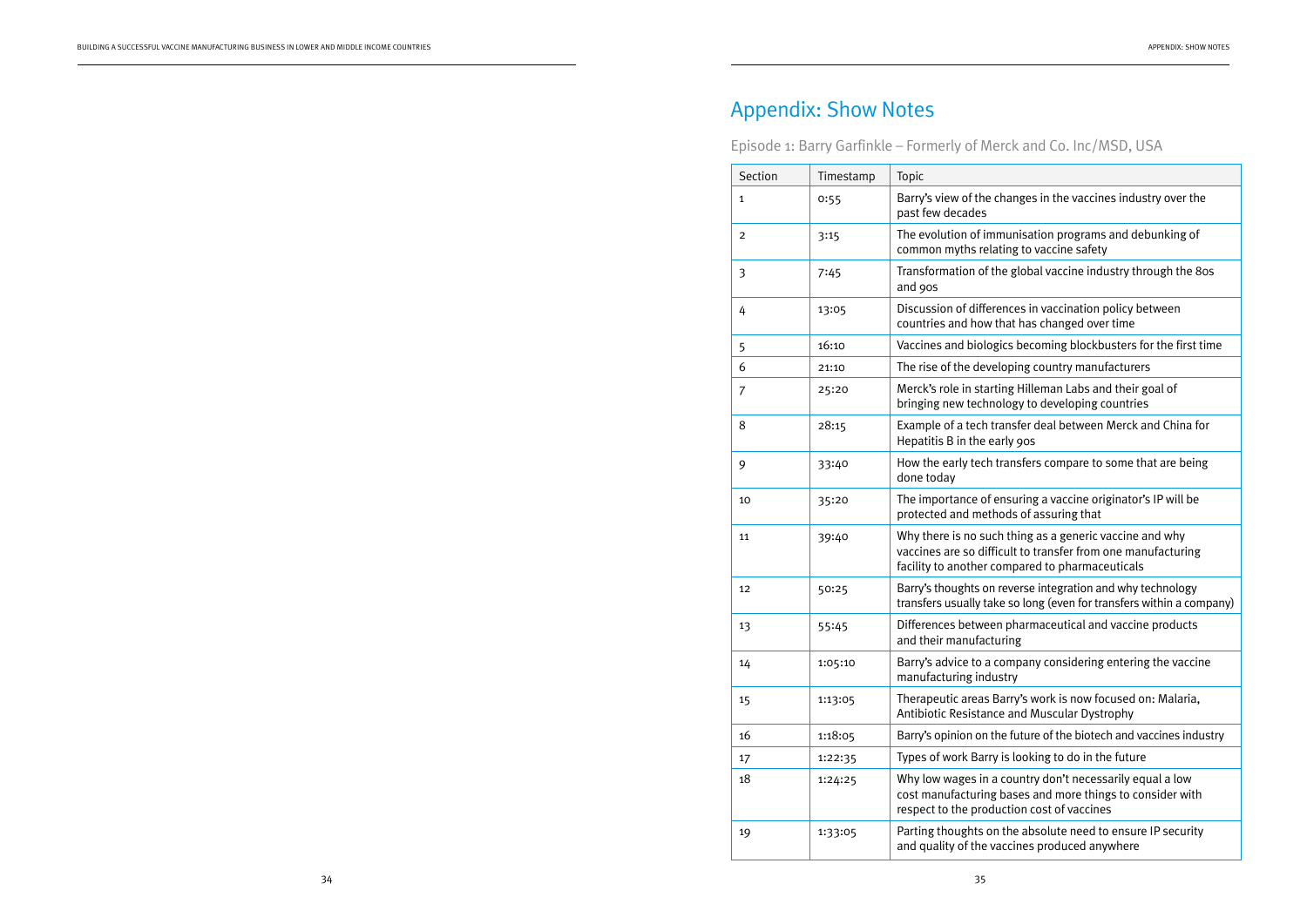Barry has held three different VP roles at Merck: VP biological sciences and strategy, VP Vaccine Technology and Engineering, VP vaccine quality operations. He has extensive experience in the development and manufacture of vaccines and biologics with a focus on facility design, validation, startup and operation (technical operations, regulatory affairs and quality) Currently Principal at Barry Garfinkle and Associates consulting, LLC.

### **Useful links**

Merck & Co. Inc (officially known as MSD outside of the US and Canada) – www.merck.com

Hilleman Laboratories - www.hillemanlabs.org

Arrevus - https://arrevus.com/

#### **UNIDO Vaccines Publications:**

https://www.unido.org/resources-publications-advancing-economic-competitivenessinvestment-technology-and-sme-development/project-publications-pharmaceutical-sector Episode 2: Akira Homma – Bio-Manguinhos, Brazil

| Section        | Timestamp | Topic                                                                          |
|----------------|-----------|--------------------------------------------------------------------------------|
| 1              | 2:05      | Origins of Bio-Manguinh<br>vaccine production in La                            |
| $\overline{2}$ | 15:20     | Impact of globalised trad<br>manufacturers in Latin A<br>between governments a |
| 3              | 27:00     | What is considered com<br>of operating at this level                           |
| 4              | 35:00     | Brazil's self-sufficiency p<br>quality standards and re                        |
| 5              | 50:00     | The financing model Bio<br>production facility                                 |
| 6              | 52:55     | Brazil's current vaccine r<br>fulfilling local needs of t                      |
| 7              | 55:00     | Bio-Manguinhos' use of<br>gained from it                                       |
| 8              | 58:15     | Bio-Manguinho's mix of<br>research to improve effic<br>fuel their growth       |
| 9              | 1:01:15   | Overview of a typical rev<br>with the partner                                  |
| 10             | 1:08:15   | Origins of Developing Co                                                       |
| 11             | 1:15:00   | Advice for a new entrant<br>for strong sustained sup                           |
| 12             | 1:21:30   | Bio-Manguinhos' outloo<br>partnerships with other<br>manufacturers             |
| 13             | 1:23:15   | How Bio-Manguinhos bu                                                          |
| 14             | 1:25:45   | Advice on finding your n                                                       |
| 15             | 1:31:00   | Where Bio-Manguinhos                                                           |
| 16             | 1:32:15   | Closing thoughts                                                               |

nguinhos and evolution of publicly owned n in Latin America

ed trade in vaccines on publicly owned vaccine Latin America and win/win tech transfer deals ents and multinationals

d commercial production scale and the benefits

iency program and the effect of improving and requirements

del Bio-Manguinhos is using for their new

ccine manufacturing capacity in terms of ds of the Brazilian vaccination program

use of reverse integration and the benefits

mix of technology transfers and in house ve efficiencies and follow on developments to

ical reverse integration project and interactions

oing Country Vaccine Manufacturers Network

entrant into the vaccines industry and the need ed support from government

outlook on providing technology transfers or other developing country vaccine

hos built their human capacity and talent

your niche as a new entrant to the industry

inhos sources their equipment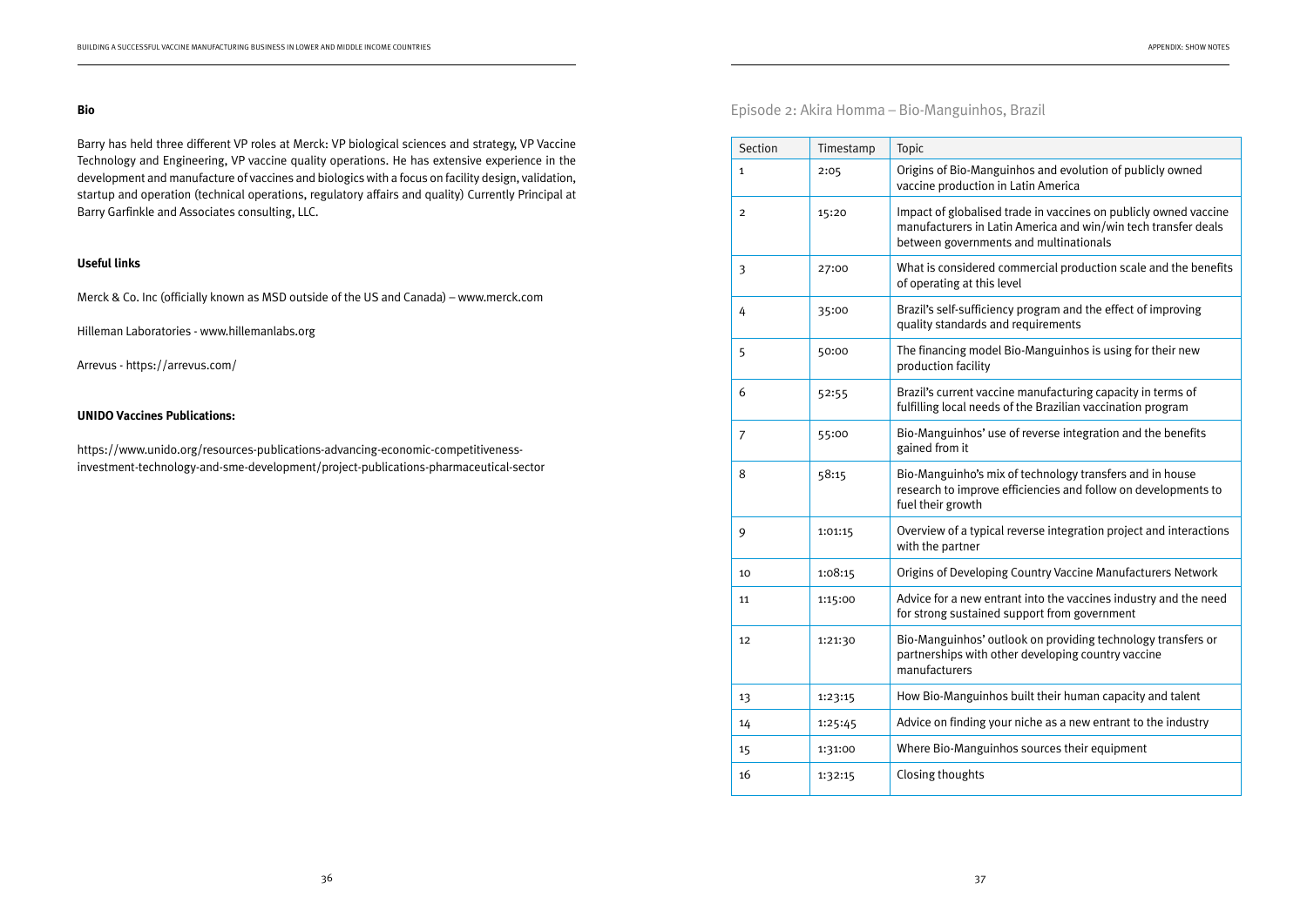In 1976, Akira was designated Director of Bio-Manguinhos Institute and remained in this position until 1989 when he was assigned President of Fiocruz. In 1990, was assigned Coordinator of the National Self-Sufficiency Program on Immunobiological of the Ministry of Health. In the period of 1991-1997 he served as the Regional Advisor for Vaccines for the Americas for PAHO. He returned to Fiocruz and was assigned Vice-President of Technology of Fiocruz. In 2001 he became again Director of Bio-Manguinhos Institute where remained until 2009. Today, he is Senior Scientific Adviser of Bio-Manguinhos Institute. In the past he was instrumental in the creation of DCVMN, has been on the executive board of GAVI and during his two tenures as the Director of Biomanguinhos, he presided over the majority of their tech transfers.

#### **Links**

Bio-Manguinhos/Fio Cruz – www.bio.fiocruz.br

Developing Country Vaccine Manufacturers Network – www.DCVMN.org

Contact information: www.dcvmn.org/-Contact-

### **UNIDO Vaccines Publications:**

https://www.unido.org/resources-publications-advancing-economic-competitivenessinvestment-technology-and-sme-development/project-publications-pharmaceutical-sector Episode 3: Morena Makhoana and Patrick Tippoo – Biovac, South Africa

| Section        | Timestamp | Topic                                                                    |
|----------------|-----------|--------------------------------------------------------------------------|
| 1              | 1:15      | Story of the initial forr                                                |
| 2              | 3:50      | State of the South Afr<br>formed in 2003                                 |
| 3              | 5:45      | Starting up Biovac in:                                                   |
| 4              | 8:00      | Biovac's early product                                                   |
| 5              | 9:35      | Biovac's journey to re-<br>Africa (use of backwa<br>product development  |
| 6              | 13:50     | Importance of governm                                                    |
| $\overline{7}$ | 17:45     | Example of how gover<br>challenges for the Per                           |
| 8              | 19:50     | Story of Measbio and                                                     |
| 9              | 24:25     | Benefits of using a ba                                                   |
| 10             | 29:40     | Importance of building                                                   |
| 11             | 33:45     | Example of how produ                                                     |
| 12             | 45:15     | Biovac's strategic dec<br>develop their own pro                          |
| 13             | 51:20     | What attracted Pfizer at                                                 |
| 14             | 55:25     | Are American and Eur<br>vaccine production te<br>may be for others in tl |
| 15             | 59:15     | Where Biovac sourced                                                     |
| 16             | 1:02:00   | Finding qualified pers                                                   |
| 17             | 1:07:35   | Challenge of getting to<br>extensive industry                            |
| 18             | 1:09:40   | Thoughts on cost and d                                                   |
| 19             | 1:13:35   | Biovac's perspective o<br>manufacturing facility                         |
| 20             | 1:16:55   | What advice would yo<br>manufacturing indust                             |
| 21             | 1:20:35   | Overview of the Africa<br>the importance of incre                        |
| 22             | 1:24:10   | <b>Importance of Securir</b>                                             |
| 23             | 1:30:15   | The future of Biovac: I<br>and product developn                          |
|                |           |                                                                          |

## formation of Biovac

h African vaccines industry when Biovac was

### ic in 2003

duct development work

to re-establish vaccine manufacturing in South kwards integration with Sanofi and Pfizer and nent work with PATH)

ernment policy coherence for a local manufacturer

zovernment policy incoherence created Pertussis vaccine

and the need for regulatory flexibility

a backwards integration approach

ding a track record in R&D and product development

oroduct development failures can lead to success

decision to pursue both tech transfers and products

er and Sanofi to localize production in South Africa

European multinationals still looking to do on tech transfers and what opportunities there in the industry

Inced its equipment and facility designers

personnel and staff training

ing technical support in countries without an

and duration to build vaccine manufacturing facilities

tive concerning the financial viability of a

Id you give to a new entrant to the vaccine dustry

frican Vaccine Manufacturing Initiative (AVMI) and increasing the manufacturing of vaccines in Africa

curing a market for your product

vac: Exports, expanding the product portfolio elopment partnerships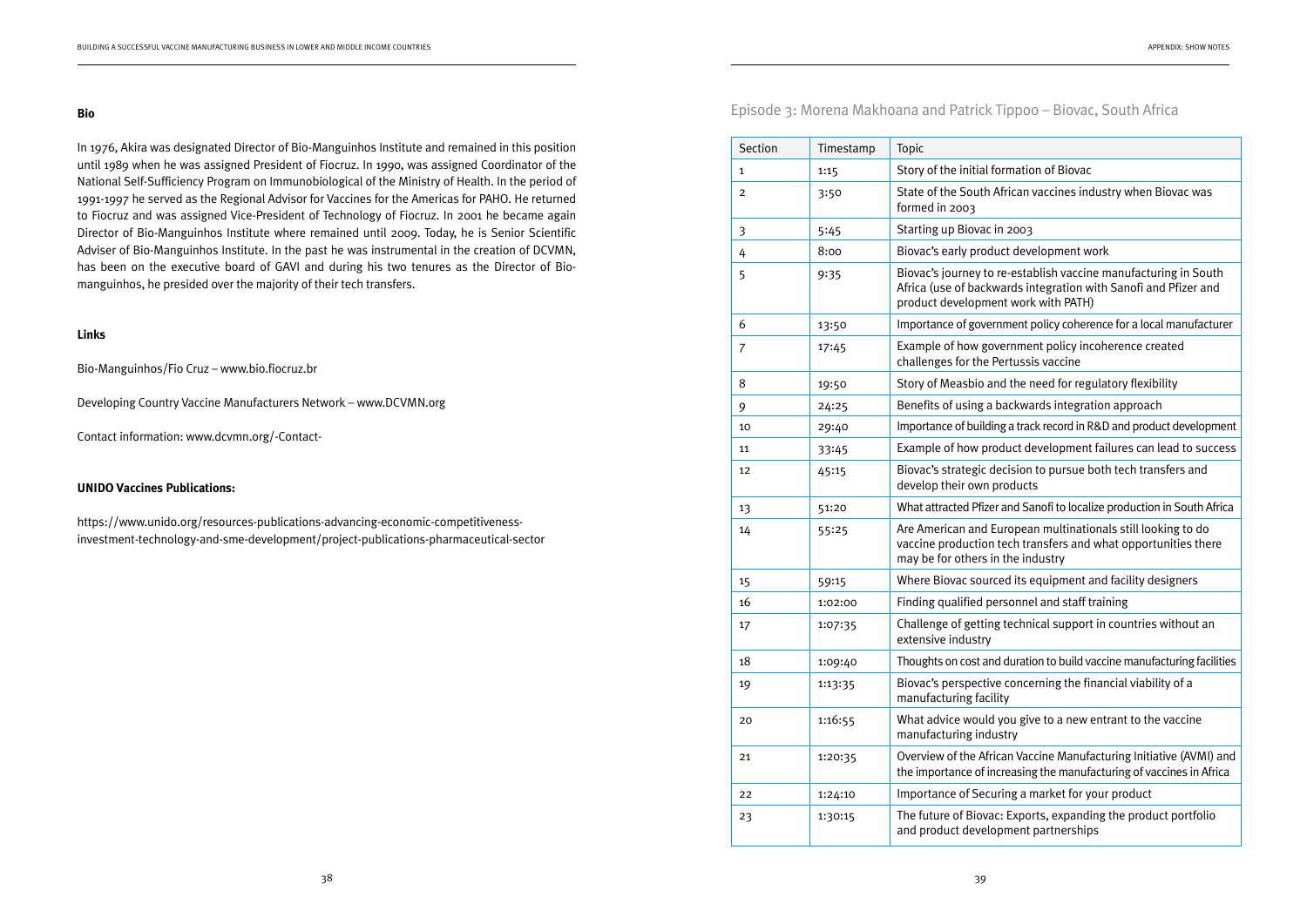Morena joined Biovac in 2004 and holds the role of Chief Executive Officer. He is a member of the Board and the Biovac Executive team. Prior to his CEO role at Biovac he held the role of Deputy CEO and prior to that of Medical Affairs Director for Biovac and Litha Healthcare Group.

He serves on a number of committees within the vaccine industry and serves as a board member of other healthcare and non-healthcare companies.

Patrick Tippoo has more than 30 years experience in the vaccine manufacturing industry. His responsibilities at Biovac have included product development, strategic alliance partnering, international relations, projects and business development. Currently as Head of Science and Innovation he is focused on growing Biovac's product development capability and scientific & technical capacity as a centre of excellence for vaccine development and manufacture in Africa. He is a founding member of the African Vaccine Manufacturing Initiative (AVMI) and has also served as a member of the Executive Committee and the Grant Advisory Committee of the Developing Country Vaccine Manufacturers' Network (DCVMN) since 2014.

#### **Links**

African Vaccine Manufacturing Initiative – www.AVMI-Africa.org

Developing Country Vaccine Manufacturers Network – www.DCVMN.org

### **UNIDO Vaccines Publications:**

https://www.unido.org/resources-publications-advancing-economic-competitivenessinvestment-technology-and-sme-development/project-publications-pharmaceutical-sector

# Episode 4: Gerd Zettlemeissl – Formerly of Chiron Behring and Intercell, Austria

| Section        | Timestamp | Topic                                                             |
|----------------|-----------|-------------------------------------------------------------------|
| 1              | 0:15      | A perspective of ho<br>years                                      |
| $\overline{c}$ | 4:40      | Drivers for the rise<br>decades                                   |
| 3              | 7:20      | Interactions betwee<br>manufacturers in th                        |
| 4              | 14:10     | The importance of<br>to develop the abili<br>companies have bu    |
| 5              | 21:00     | An introduction to t<br>Innovations (CEPI)                        |
| 6              | 24:25     | The potential for El                                              |
| 7              | 26:35     | What is the incentiv<br>vaccines for develo                       |
| 8              | 33:15     | The role of small in<br>vaccines and the op<br>products to market |
| 9              | 36:30     | Example of how Va<br>in order to bring the                        |
| 10             | 41:35     | How do new entrar<br>developed their ow                           |
| 11             | 44:30     | Some consideratio                                                 |
| 12             | 47:10     | Thoughts on what t<br>nurture the develo<br>their country         |
| 13             | 52:30     | Various boards and                                                |
| 14             | 59:00     | Closing remarks                                                   |

1 100:15 A perspective over the last 30-35

of the Indian manufacturers over the last  $3$  to  $4$ 

een western and developing country the past, present and future

 $f$  having the right human resources in place ility to manufacture vaccines and how some ouilt this local expertise in the past

the Coalition for Epidemic Preparedness

Ebola vaccine manufacturing in Africa

tive for large western multinationals to develop loping countries and how they are doing it

nnovative biotech firms in developing new options available to them to bring those new

alneva created their own manufacturing capacity heir product to market by themselves

Ints to the vaccine industry who haven't wn product get the appropriate know-how?

ons when planning a technology transfer

things governments should do in order to opment of a vaccine manufacturing industry in

1d projects Gerd is working on now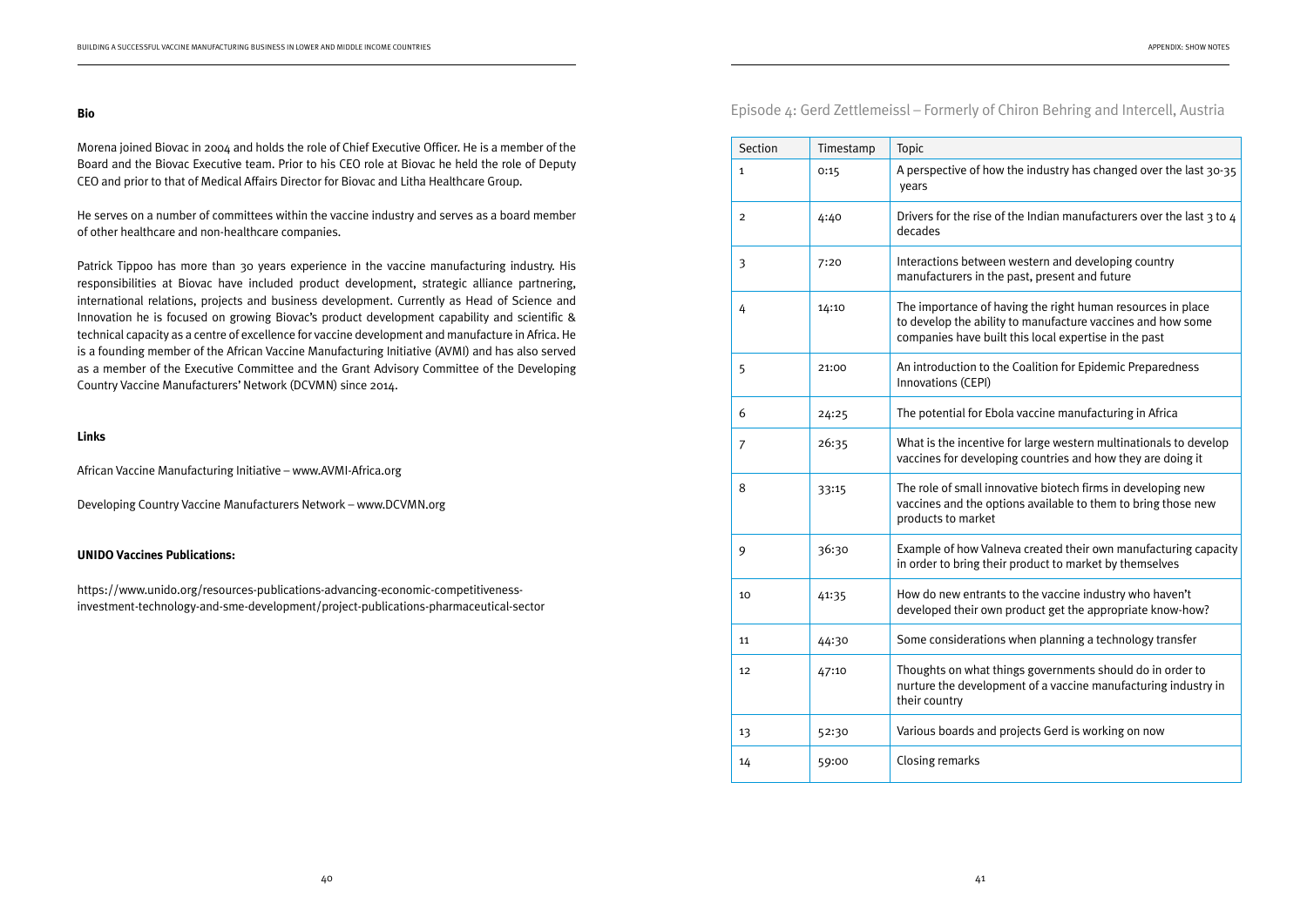Gerd is the former CEO of the Austrian-based biotechnology company Valneva SE (formerly Intercell AG), and is an accomplished vaccine expert and biopharmaceutical business executive. Dr. Zettlmeissl has more than 25 years of scientific and leadership experience in the biopharmaceutical industry. He currently serves as representative of the Board of Directors of several non-profit organizations and biotech companies.

Until early 2015 he was chairman of GlycoVaxyn (Switzerland), an innovative vaccine company acquired by GlaxoSmithKline. While at Intercell AG from 2001 to 2011, he built the company from a private start up venture to a publicly listed international organisation with more than 400 employees. As CEO, he secured regulatory approval for and led the launch of an improved Japanese Encephalitis vaccine, and oversaw efforts to build and advance a broad based development portfolio of vaccines.

Prior to joining Intercell, Dr. Zettlmeissl held senior management roles at Chiron Corp and Behringwerke AG. In 2010, he was named Vaccine Biotech CEO of the Year at the World Vaccine Congress.

#### **Links**

Coalition for Epidemic Preparedness Innovations (CEPI) – www.cepi.net Hilleman Laboratories - www.hillemanlabs.org GSK Vaccines Institute for Global Health - https://www.gsk.it/chi-siamo/gsk-vaccines-institutefor-global-health/ (text in Italian) Valneva - http://www.valneva.com/en/ Aeras - http://www.aeras.org/ Themis - https://www.themisbio.com/ ASIT Biotech - https://www.asitbiotech.com/ Medigene AG - https://www.medigene.com/home/ Biological E - http://www.biologicale.com/ Curevac - https://www.curevac.com/ Developing Country Vaccine Manufacturers Network – www.DCVMN.org

#### **UNIDO Vaccines Publications:**

https://www.unido.org/resources-publications-advancing-economic-competitivenessinvestment-technology-and-sme-development/project-publications-pharmaceutical-sector Episode 5: Rajeev Dhere – Serum Institute of India, India

| Section | Timestamp | Topic                                                                         |
|---------|-----------|-------------------------------------------------------------------------------|
| 1       | 1:05      | An overview of SII<br>producer of vaccir                                      |
| 2       | 10:05     | SII's unique appro<br>them to be financi                                      |
| 3       | 12:50     | A visionary's risk b<br>production capaci                                     |
| 4       | 16:44     | The importance of<br>yields                                                   |
| 5       | 17:35     | The growth of the<br>SII's philosophy of<br>with the ability to               |
| 6       | 21:05     | The rationale behi<br>outside of countri                                      |
| 7       | 25:15     | Using a portfolio o<br>generation produo                                      |
| 8       | 27:35     | SII's approach to a<br>personnel                                              |
| 9       | 33:35     | Any regrets on not<br>established large                                       |
| 10      | 36:15     | Advice to a new er<br>use of reverse inte<br>you want to be a c<br>difficult) |
| 11      | 39:45     | Thoughts on purcl                                                             |
| 12      | 42:50     | The types of probl<br>need to recognise<br>make vaccines                      |
| 13      | 46:05     | Finding personnel<br>without an existin                                       |
| 14      | 48:00     | Thoughts on how                                                               |
| 15      | 52:40     | SII's growing role<br>other multinationa                                      |
| 16      | 55:45     | SII's future endea                                                            |
| 17      | 1:02:50   | Types of technolo                                                             |

1's origins; from horse breeder to world's largest pes by doses

ach to the business of vaccines which enabled ially viable while selling very affordable vaccines

based approach to building the right amount of ity and infrastructure

f increasing process efficiency and production

measles vaccine market - an example of how f infrastructure utilisation and planning coupled spot a trend fueled their growth

ind SII's conscious decision to focus on markets es such as the US and Europe

of various products and the development of next cts to ensure financial viability of the company

attracting, developing and retaining the right

t doing a technology transfer with an multinational BioPharma firm?

ntrant to the vaccine manufacturing industry: egration, ensure you have a market and decide if developer or a manufacture (doing both is very

hasing and maintaining equipment

lems government can fix through policy and the  $\alpha$  it doesn't make sense for every country to

I for a new vaccine manufacturer in a location g industry

a new industry entrant can find a market niche

as a technology transfer partner and the role of als here

vors: new acquisitions, products and markets

gies or collaborations SII is looking for now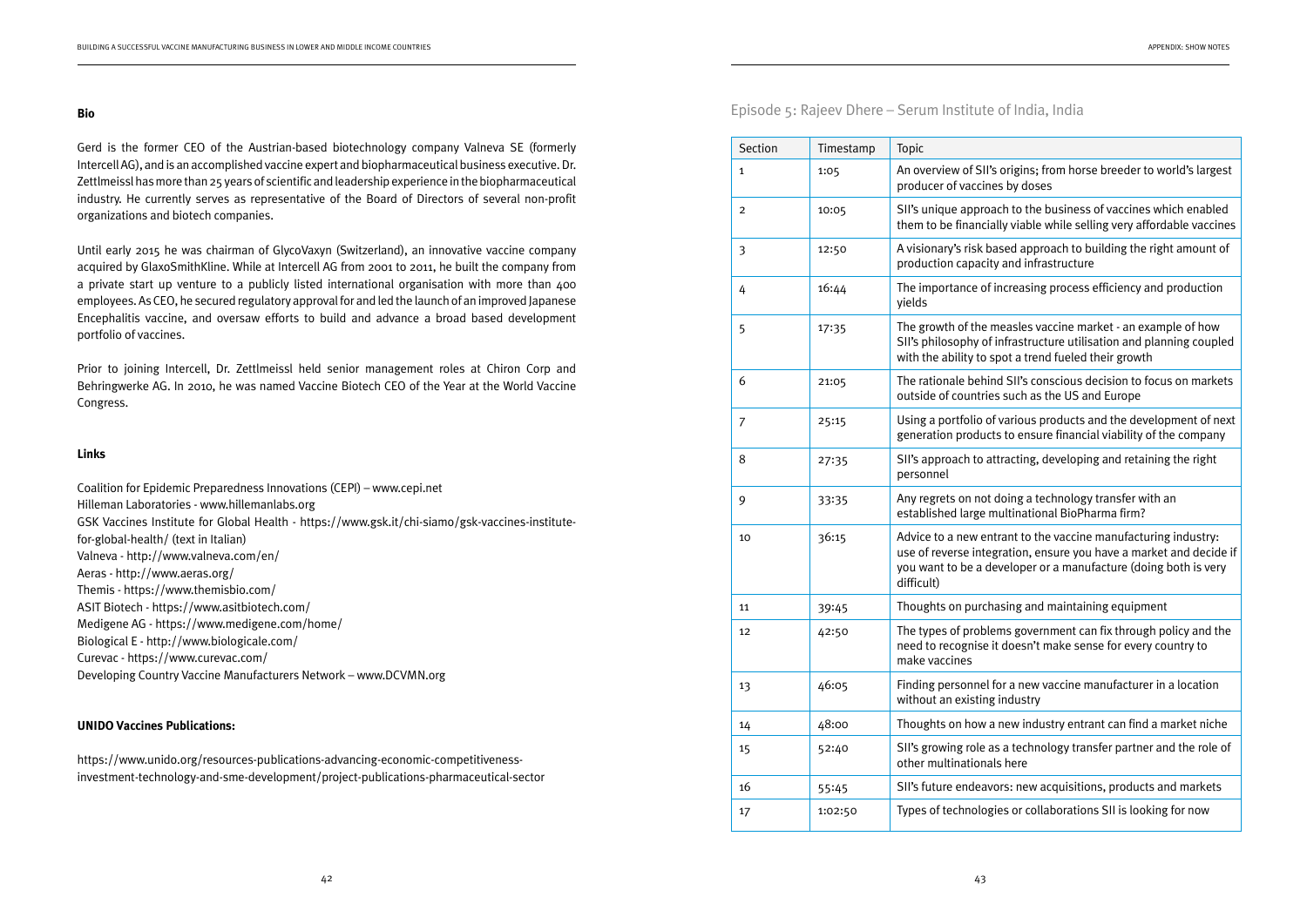Rajeev is an Executive Director and Board Member at Serum Institute, has 41 years of Industrial experience. After starting his career in vet vaccines, he moved to Serum Institute in 1987. One of his first projects was the development and scale-up of production of the Measles, Mumps and Rubella group of vaccines. This vaccine grew to become Serum's mainstay product, making them the largest producer of Measles containing vaccines in the world (Avg. 500 million doses/year). Since then, he has headed the teams working on Influenza, Rotavirus, Rabies vaccines that have been licensed. He currently heads the R&D groups for Meningococcal, Pneumococcal and Dengue vaccines. Apart from vaccines, he heads teams working on Monoclonal Antibodies for Rabies (licensed) and Dengue. He also wears the hat of being the technical ombudsman for the company producing more than a billion doses of vaccine annually.

#### **Links**

Serum Institute of India : http://www.seruminstitute.com/

#### **UNIDO Vaccines Publications:**

https://www.unido.org/resources-publications-advancing-economic-competitivenessinvestment-technology-and-sme-development/project-publications-pharmaceutical-sector

|  |  |  |  | Episode 6: Ralf Clemens - Formerly of GS |  |  |  |
|--|--|--|--|------------------------------------------|--|--|--|
|--|--|--|--|------------------------------------------|--|--|--|

| Section        | Timestamp | Topic                                                                                            |
|----------------|-----------|--------------------------------------------------------------------------------------------------|
| 1              | 0:55      | Ralf's background ar                                                                             |
| $\overline{2}$ | 5:15      | Ralf's perspective on<br>course of his career                                                    |
| 3              | 9:30      | Story of how GSK wa<br>developing country r<br>Rotavirus and DTPa a                              |
| 4              | 13:20     | How GSK worked clo<br>that would be afford.                                                      |
| 5              | 15:45     | GSK's use of technold<br>and deliver much need                                                   |
| 6              | 17:15     | Ralf's imperatives for<br>and training from con<br>trust, use of reverse                         |
| $7^{\star}$    | 22:30     | How to prove your pr                                                                             |
| $8*$           | 35:35     | How to show a produ<br>covered by the origin                                                     |
| $9^*$          | 37:30     | After a technology tra<br>the new facility work<br>well that product wo<br>products already in t |
| $10^*$         | 43:15     | Which phases in a re<br>trigger clinical trials?                                                 |
| $11^*$         | 45:25     | Why is a well functio<br>Pre-Qualification and v                                                 |
| $12^*$         | 53:10     | Why does WHO Pre-0                                                                               |
| 13             | 56:25     | Takeda's use of contra<br>products to defray cap                                                 |
| 14             | 1:00:00   | University of Sienna'<br>for those entering th<br>Foundation's plan to<br>of vaccines.           |
| 15             | 1:04:45   | Ralf's involvement w<br>eradicate Polio as we<br>Tuberculosis, Respira                           |
| 16             | 1:07:25   | Ralf's position on IVI<br>development of MER<br>protect against an ou                            |

## **EK. Novartis and Takeda**

and how he came into the vaccines industry

on how the industry has changed over the

was able to focus on both the rich world and ry needs with the development and launch of Pa and DTPw combination vaccines.

closely with PAHO to develop DTPw combination ordable yet still made business sense for GSK's

ology transfers as another way to build capacity eeded vaccines to low and middle income countries

for a successful tech transfer: continuous support company sending the technology, building of se integration and win-win business proposal.

product is safe, immunogenic and protective.

oduct will work in a local population who wasn't iginal clinical trials

transfer, how to prove the product made in orks as well as the original product and how works when administered along with the other in the local vaccination schedule

I reverse integration technology transfer will

tioning local regulator required to receive WHO nd why isn't it all being done remotely from Geneva?

re-Qualification take so long?

ntract manufacturing organizations to launch new capital investment on a product early in its lifecycle.

na's Institute for Global Health training course for the vaccines industry as well as the Gates to launch a similar course for the manufacturing

t with the work the Gates Foundation is doing to well as development of vaccines for piratory Syncytial Virus and Universal Flu.

IVI's board of trustees and his work with CEPI's IERS, Lassa and Nipa vaccines and a platform to outbreak of an unknown disease.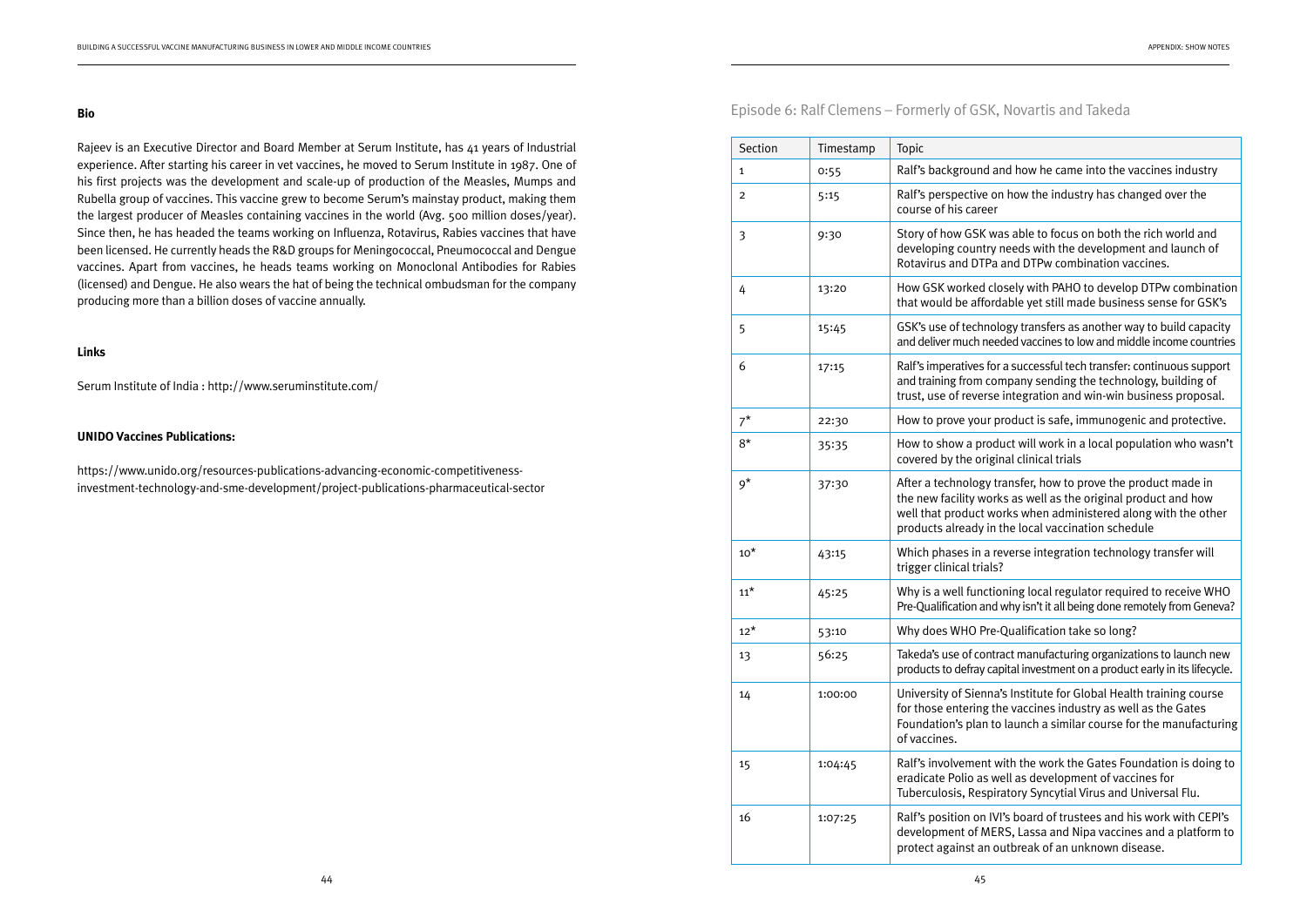Ralf Clemens, MD PhD, is a long-time leader in vaccine industry and academia. He is currently serving as Advisor to the Bill & Melinda Gates Foundation and is Member/ Chair of various scientific and management boards including IVI, GHIT, CEPI), AREF as well as Curevac AG, Germany, and Valneva SE, France. Prior to this he was Head Global Vaccines Development at GSK, Novartis and Takeda Vaccines. At GSK Vaccines he was additionally in charge of developing country business strategies and technology transfers to developing country manufacturers. During his almost 30 years in vaccine industry he developed and brought to licensure over 25 different vaccines. Ralf graduated in medicine from the University of Mainz, Germany, and he holds an executive degree in Management from the Wharton Business School. Ralf has more than 180 publications and given more than 250 scientific presentations mainly on vaccines, immunization and pharmaceutical development.

#### **Links**

Coalition for Epidemic Preparedness Innovations (CEPI): www.cepi.net University of Siena's Institute for Global Health: https://ifgh.org/ Bill and Melinda Gates Foundation: https://www.gatesfoundation.org/ International Vaccines Institute (IVI): https://www.ivi.int/ Global Health Innovation Technology Fund (GHIT): https://www.ghitfund.org/en

#### **UNIDO Vaccines Publications:**

https://www.unido.org/resources-publications-advancing-economic-competitivenessinvestment-technology-and-sme-development/project-publications-pharmaceutical-sector

| Section | Timestamp | <b>Topic</b>                                                                                                                                                                                                                                                                                                                                                                                              |
|---------|-----------|-----------------------------------------------------------------------------------------------------------------------------------------------------------------------------------------------------------------------------------------------------------------------------------------------------------------------------------------------------------------------------------------------------------|
| 17      | 1:09:15   | Who will be the most likely companies to produce products being<br>developed through CEPI's work                                                                                                                                                                                                                                                                                                          |
| 18      | 1:12:30   | Advice to those companies looking to get started or grow in the<br>vaccines industry: well trained employees across all disciplines,<br>need to survive financially for the first 3-5 years until your product<br>is commercially launched, secure your market early and use<br>demand volumes as an indicator of what type of production will<br>be viable locally (packaging, form/fill, bulk antigen). |
| 19      | 1:16:15   | GHIT's funding for development of pre-clinical and clinical work<br>for solutions to neglected diseases                                                                                                                                                                                                                                                                                                   |
| 20      | 1:18:00   | A recap of what Ralf feels is most important for industry<br>newcomers: hire well trained people, engage regulators early and<br>ensure you have both the capabilities to manufacture the product<br>as well as carry out the clinical trials for the products.                                                                                                                                           |

\* Includes 'Crash course in Clinical Trials and Product Registration Requirements' – sections 7-12